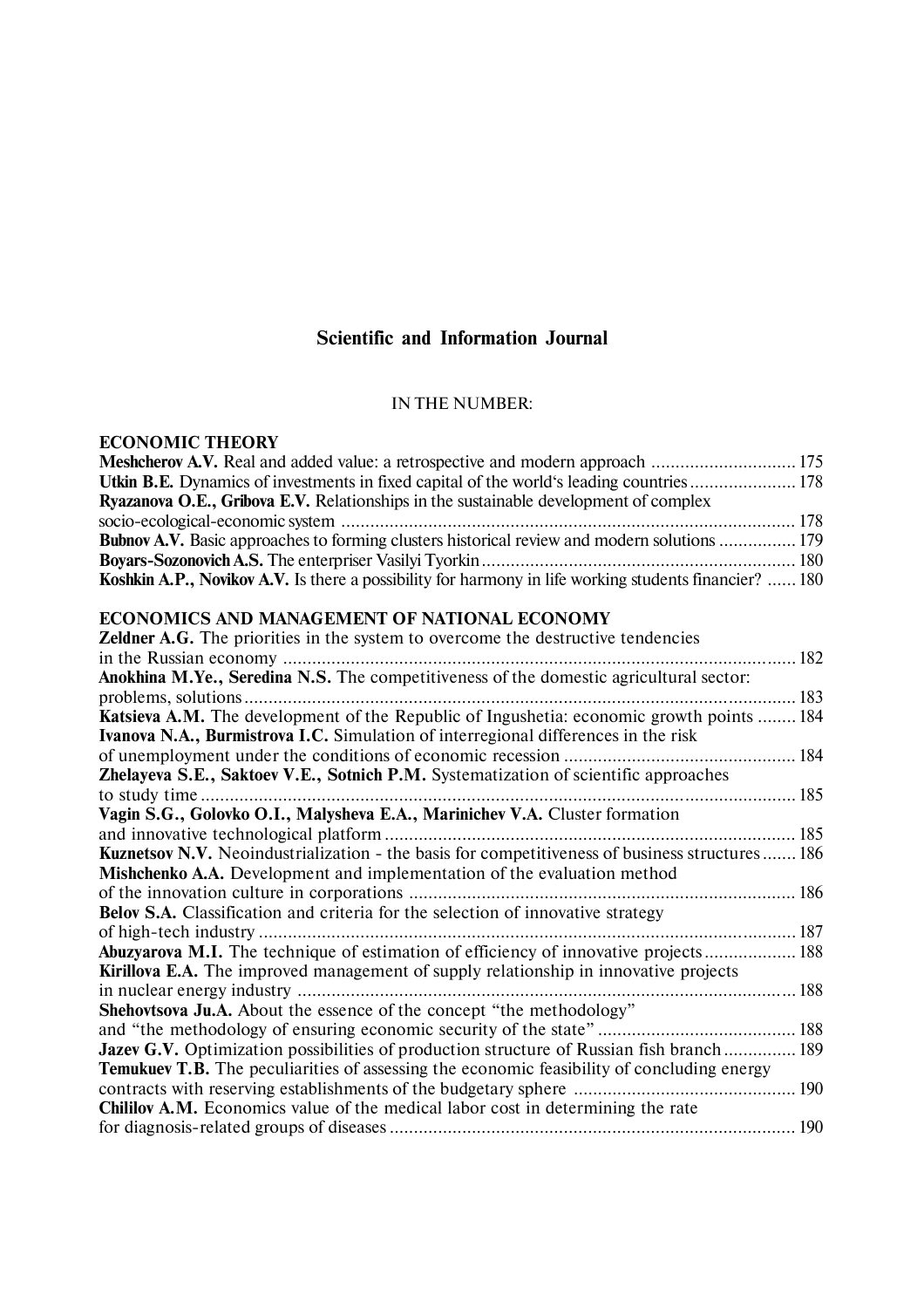| 174 | English Version                                                                                                                                                                                | Economic<br><b>Sciences</b>                                                                                                                                                                                                                                                                    | 1(134)<br>2016 |
|-----|------------------------------------------------------------------------------------------------------------------------------------------------------------------------------------------------|------------------------------------------------------------------------------------------------------------------------------------------------------------------------------------------------------------------------------------------------------------------------------------------------|----------------|
|     | <b>FINANCE, MONEY CIRCULATION AND CREDIT</b>                                                                                                                                                   | Kievich A.V., Korol O.V. Eurasian integration: stages of formation and prospects of development  191<br>Savenkova E.V. Financial problems of the investment process in Russia: regional aspect  191                                                                                            |                |
|     | <b>BOOK KEEPING, STATISTICS</b>                                                                                                                                                                | <b>Ivanov O.B.</b> Planning for the internal audit of the organization based on internal standard  192<br><b>Duvanskaya N.A.</b> Study of the problems and prospects of development of accounting<br>Nazarova V.A. Funds transfer pricing and motivation in the management of the holding  193 |                |
|     | <b>WORLD ECONOMY</b><br><b>Kadochnikov D.V.</b> Problems and limitations of international financial and economic<br>Belousova H.A. Funding and efficiency of research and development activity | <b>Kostin C.B.</b> Innovative model of the tourism on-line community effective development based                                                                                                                                                                                               | 196            |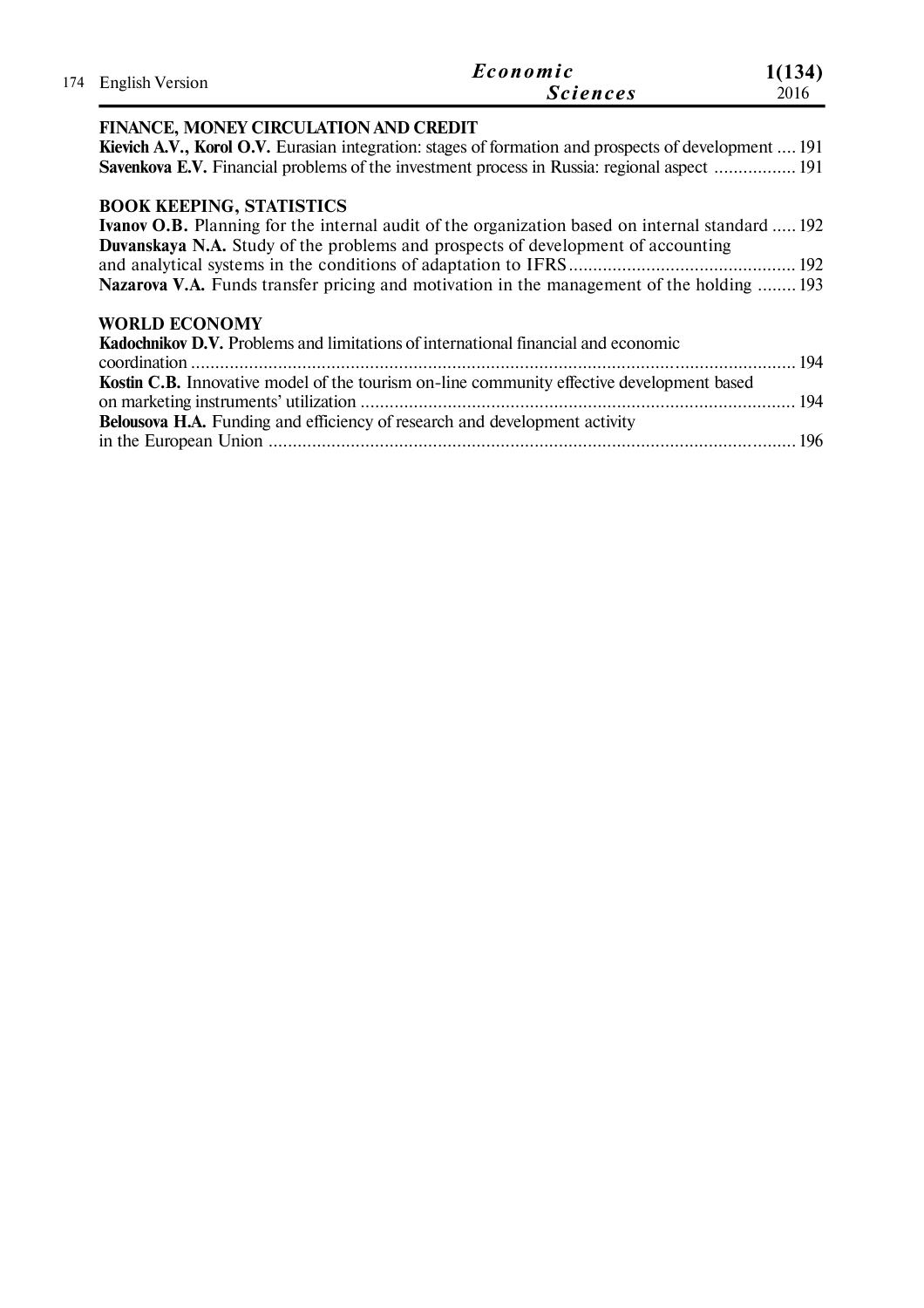# **ECONOMIC THEORY**

### **REAL AND ADDED VALUE: A RETROSPECTIVE AND MODERN APPROACH\***

© 2016 Meshcherov Anatoly Vladimirovich Doctor of Economics, Professor, Chief Editor of "Economic Sciences" journal 3-775, Chapaevskiy per., Moscow, 125252, Russia E-mail: x12345@bk.ru

The history of value theory is considered in the aspect of the demands of modern economic analysis. The peculiarities of value category formation and its modifications are demonstrated. Value formation processes are investigated in the aspect of demand and supply price formation. The role of fictitious value and rent in modern economic system is demonstrated, the differences between the categories of real and market value are revealed in the position of economic-mathematical paradigm of commodity exchange mechanism, the hypothesis of the concept of the general law of value is proved. The concept of "fictitious economy" is defined.

*Keywords:* real, market and fictitious value, actual capital, rental resources, fictitious capital, production cost, average profit, surplus value rate, value law, market value law and the general value law.

> Now no one stands up for Adam Smith or Ricardo, but you still feel the blood pressure rise, just as Marx becomes the subject of the study. All this raises the problems of interpretation... the difficulty will be not to let drown Marx in the neo-Marxist interpretations and to separate Marx, the classical economist from his Leninist's image which so frequently arises in popular discussion.

> > *Mark Blaug "Economic theory in retrospect"*

The modern market is a complex mechanism of competitive and monopolistic businesses. If you imagine competitive processes in its original form as the model of perfect competition, then price formation is determined by formation of the cost, which was mentioned by K. Marx in Chapter I of volume I of "Capital". Cost is determined as weighted average cost of all enterprises, these appear as individual costs. The transition of Marx from value to the price of production has caused significant criticisms in economic science. However there are other judgments in assessing the value and price of production according to K. Marx. In connection with the labour theory of cost by K. Marx M. Blaug notes that the solution to the problem is given in volume III of Capital, where Marx turns "values" (i.e., the cost. - A.M.) in "prices". "The so-called problem of transforming forms should be taken into careful consideration, however, not for the problem itself, but because it is the first and only one attempt in the history of economic thought to bring the labor theory of value to its logical conclusion..."<sup>1</sup>. You can totally agree with this assessment of M. Blaug. It is with the price of production the famous law of value receives the completed form within the perfect competition model. The law of value becomes the law of production prices. This is not to deny the value as a real category as there is a market where there is a complete view of it in the amount of working time - it is the labour market where as variable capital and surplus value is hidden for indicators of working time. The calculation of the average profit rate as the ratio of the prices of production is in general not only the theoretical but also the practical task. The average profit rate allows you to determine the size of added value for the economy and its different

\* "Economic sciences" opens a series of publications devoted to the 200 year anniversary of Karl Marx that will be celebrated in May 2018. The Editorial Board proposes to discuss his famous work "Capital" and consider its main principals taking into account the current economic situation.

**1(134)**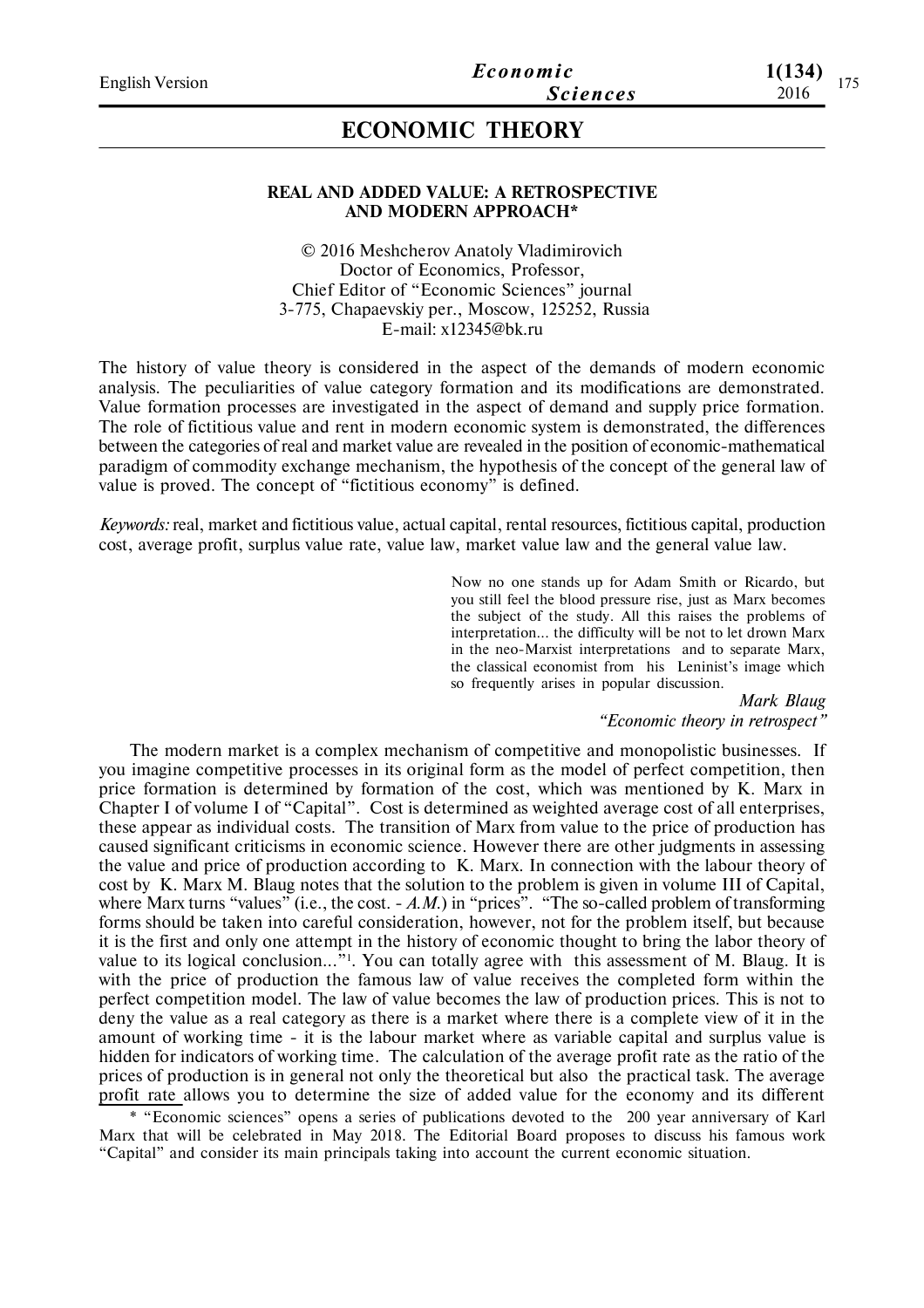| 176 English Version | Economic        | 1(134) |
|---------------------|-----------------|--------|
|                     | <b>Sciences</b> | 2016   |

sectors. If there are indicators of variable capital the rate of surplus value can be calculated. However it is important to solve the problem of accounting for rental income.

Limit values act as mathematical mechanism of formation of market value (even in the case when the market price coincides with the value in the form of production prices ). In spite of the general similarity of the categories of cost and market price, they are cardinally different. Their formation is done on the basis of different mathematical paradigms (average weighted values and limits). The excess of market value over actual production cost, can be defined as bogus value, moreover that bogus value is the basis of formation of dummy income and as a result, fictitious capital (through the mechanism of capitalization of fictitious income). As a result, the economy is presented as real, i.e., valid (which operates as the actual capital), and fictitious with a fictitious income and fictitious capital. As part of the market price having the supply and demand, fictitious cost is paid being realized by the actual cost. Initially demand is always some homogeneous mass of money, which is opposed by the mass of goods as equivalent cost (taking into account the currency circulation velocity). The actual value of consumption, i.e. the cost of demand is determined by the amount of socially necessary labor, which a consumer offers to purchase a certain quantity of a particular item (product or service). The actual value of consumption is valid as the bid price. It is opposed to the market price or the price of equilibrium. This does not preclude the emergence of a gap, when the total actual demand exceeds the market. This gap is filled by the goods which are able to perform a function of value (gold, silver, currency) outside the sphere of circulation. The gap between the market price and the actual price of production (supply) is defined as the rent of the manufacturer (as the owner of rental resources consumption). Market value, thus resulting in a bogus value in its positive value as the excess of market price over production cost, which becomes a substantial foundation of rents in production and fictitious capital, but it takes place when there is the offer. The difference between the market price and the price of consumption is as negative a dummy value (but within the framework of demand) , the analysis is no less important to modern economies, as it allows to understand the nature of the rents of the consumer as the actual value. A negative value dummy value indicates that the actual portion of demand is not demanded by the market. By its nature this part of the actual demand is the rent of the consumer, which is not included in the real capital circulation, but appears in the form of gold and foreign currency reserves of the state, enterprises, individual citizens. Depending on the state of the market there is possible reduction of market demand and an increase in the rents of the consumer and a reduction in actual demand.

Market value in the form of the equilibrium price appear as a result of equal rates of production and rates of consumption in some local outlet, where for certain classes of producers and consumers it is possible to achieve equilibrium of supply and demand. This market value in the form of equilibrium prices becomes the regulating price for the entire market. In this case, under market value, as, in fact, under the notion of exchange value there is nothing but the proportions in which commodities, as a result of production are changed for a certain mass of the cash product. Due to the market cost outside the market there occurs the consumer rent, which may be equal to, greater or less than the rent in the sphere of production. As the actual value of consumption, it constantly has an impact on the market value, so it can be hypothetically assumed that the General law of value must take into account its size. Full equivalence in General exchange value arises when the amount of rent of the consumer will be equal to the rent in the sphere of production. Then the law of value is becoming the most common. The General law of value supposes the equality between the mass market value to the total volume of actual value (actual production cost) and the part of the actual value (in the form of the consumer rent). There appears symmetry between production rents as a bogus value and rents of the consumer as the real cost of consumption. In General, all three laws of costs are symmetrical in nature. Thus, the law of value assumes General symmetry between the relatively best and the worst individual costs for the common cost in every sector of the economy. In other words, the price of realization of the entire product is equal to the full (actual) cost of production. As a formula the expression of the law of value is as follows:

$$
WW_j = \sum_{i=1}^k IW_{ij}Q_{ij} ; \quad WW_j = \frac{\sum_{i=1}^k IW_{ij}Q_{ij}}{\sum_{i=1}^k Q_{ij}}, \tag{1}
$$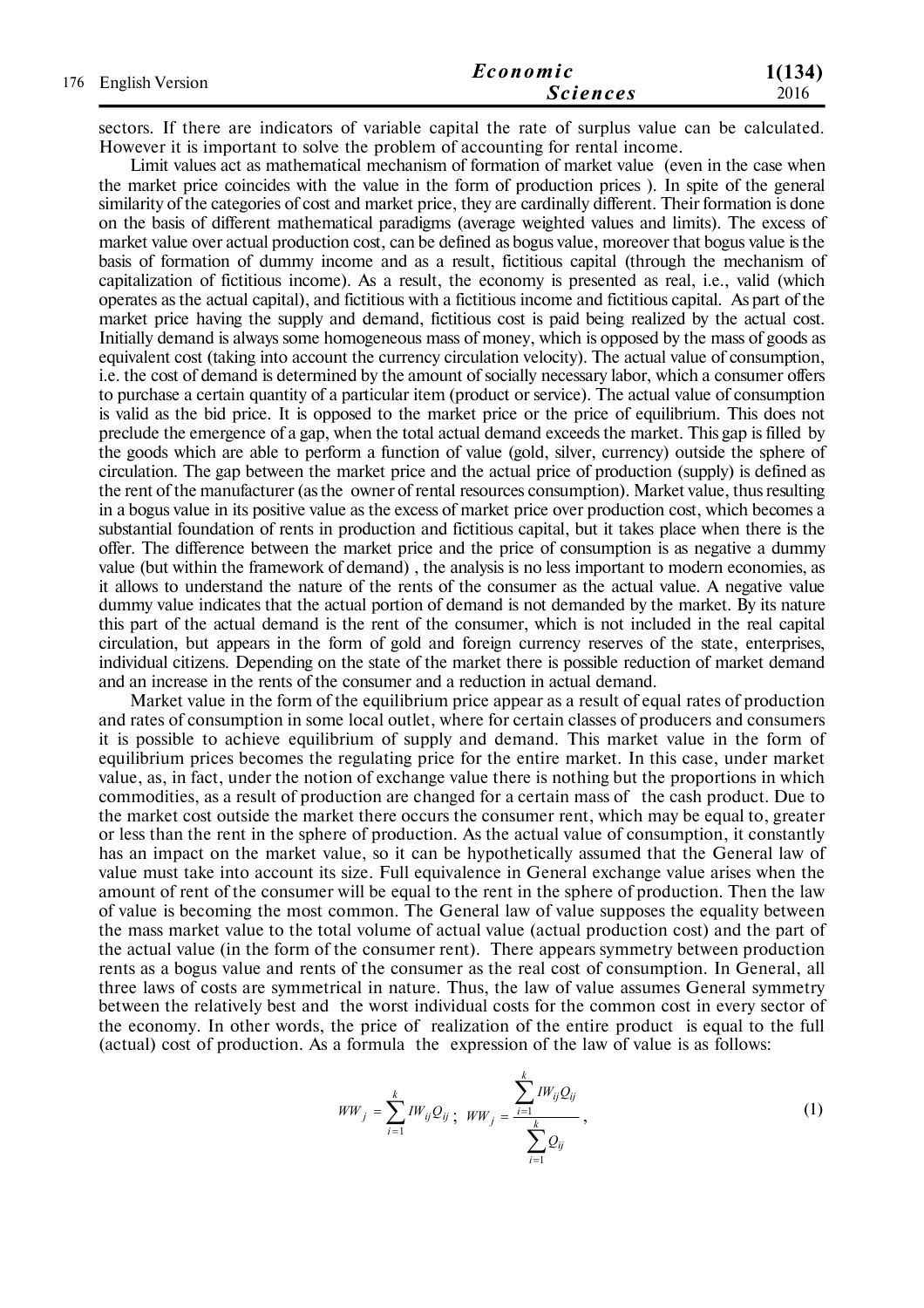| <b>English Version</b> | Economic        | 1(134)<br>1.77 |
|------------------------|-----------------|----------------|
|                        | <b>Sciences</b> | 2016           |

where *i* - the index of the manufacturer of the *j*-th commodity (*j* th "clean") industries;

 $k$  - the number of producers in the *i*-th industry;

*j* - the index of the "pure" *j*-th industry;

 $IW<sub>ii</sub>$  is the size of an individual unit cost of the *j*-th product

*WW<sup>j</sup>* - the total value of the actual value of the *j*-th product

 $Q_i$  is the volume of production of the ith producer *j*-th commodity (*j* th "clean") industries;

 $WW_j$  - the size of the actual unit cost of the *j*-th commodity.

Due to further development in the cost of production ,the law of value acts as a symmetry of equal and opposite deviations of the actual surplus value of the average profit. The law of value considering the price of production takes the following form:

$$
\sum_{j=1}^{n} WW_j = \sum_{j=1}^{n} PP_j Q_j,
$$
 (2)

,

where  $\sum_{i}^{W} W_{i}$  - sum of actual value in all sectors of the economy  $(j = 1, 2, 3, ..., n)$ , *n* is the number of sectors in the economics;

*Qj* - production volume of *i*-th producer *j*-th commodity (*j* th "clean") industries;

*PP<sup>j</sup>* - the actual production cost of the *j*-th product.

The law of market value for the entire market assumes that the total market value should be equal to the mass of actual prices and dummy value in a positive sense:

$$
\sum_{j=1}^{n} MP_j Q_j = \sum_{j=1}^{n} PP_j Q_j + \sum_{j=1}^{n} FW_j,
$$

where  $MP_j$  - the market value of the unit cost of the *j*-th commodity;

part no *FW<sup>j</sup>* - total amount of fictitious value in the production of the *j*-th commodity.

 The General law of value returns to the initial idea of the value equivalence of exchange between goods, thus expanding the horizons of actual value, as it presents not only the cost of production (actual production cost), but the part of the cost of consumption (the actual price). In the first and in the second case we are dealing, therefore, with full costs of production and consumption in the form of actual cost (price). The amount of fictitious value cannot be attributed to the real costs of production. In this case, the consumer rent (if rents are equal to the producer) becomes the component which balances the ratio between market prices and the actual value in the following expression:

$$
\sum_{j=1}^{n} MP_j Q_j = \sum_{j=1}^{n} PP_j Q_j + \sum_{j=1}^{n} RB_j ,
$$
  
provided 
$$
\sum_{j=1}^{n} RB_j = \sum_{j=1}^{n} RP_j = \sum_{j=1}^{n} FW_j
$$

where  $\sum R P_j$  - total rent in production;

 $\sum$ *RB*<sub>*j*</sub> - total rent of the consumer.

 The consumer Rent plays the role of an active monetary reserve market. It is impossible to ignore it taking into consideration the total balance of costs relations. Practically this means that the size of reserves to ensure the equilibrium of the market should be equal to the rent that arises in the sphere of production and taken into account in market pricing.

#### *References*

<sup>1</sup> *Blaug M.* Economic theory in retrospect: translation : English. 4th ed. Moscow, 1994. P. 210.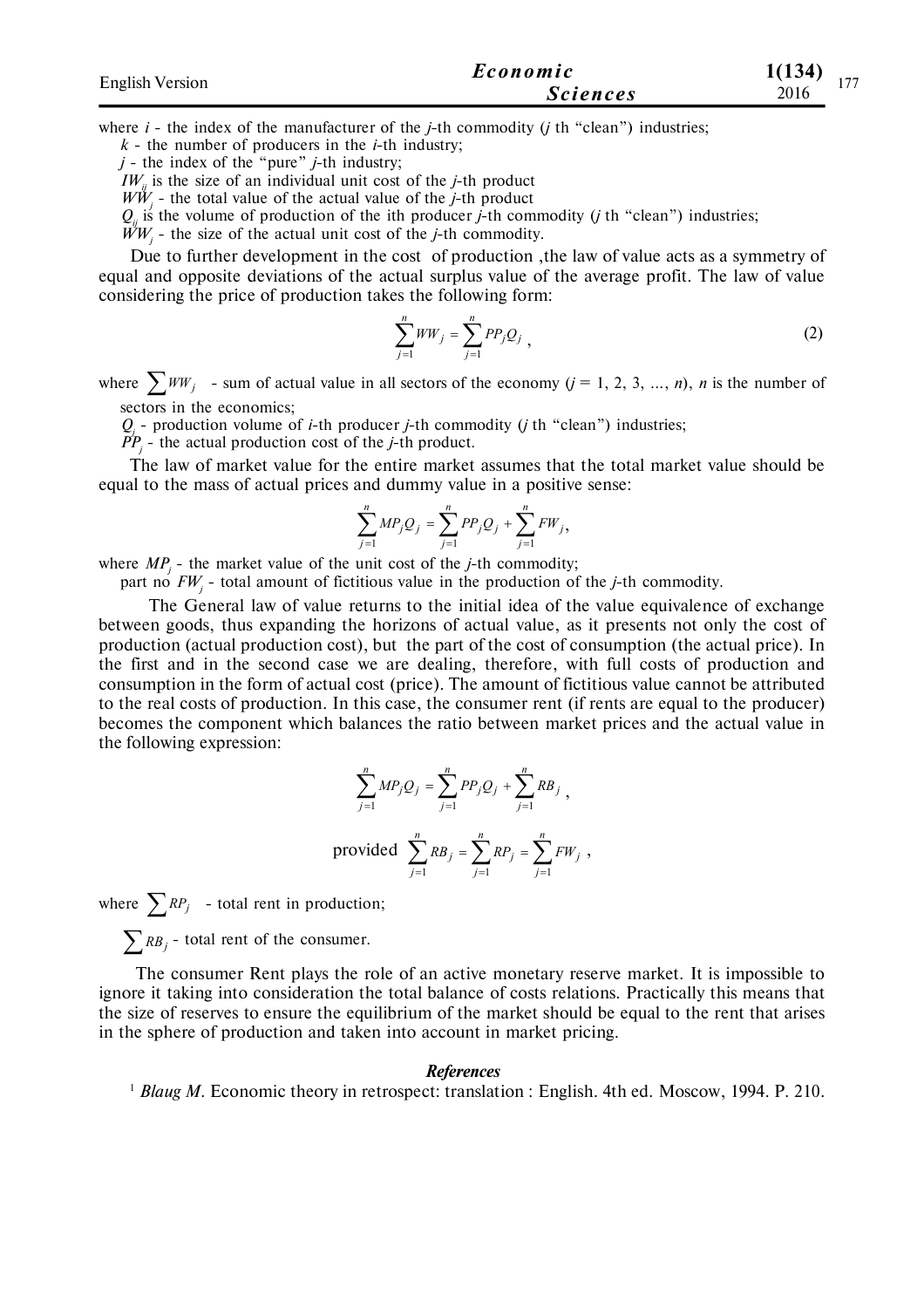|                     | Economic        | 1(134) |
|---------------------|-----------------|--------|
| 178 English Version | <b>Sciences</b> | 2016   |

## **DYNAMICS OF INVESTMENTS IN FIXED CAPITAL OF THE WORLD'S LEADING COUNTRIES**

© 2016 Utkin Boris Eugenievich Moscow State University named after M.V. Lomonosov 1, Lenin Hills, Moscow, 119991, Russia E-mail: OET2004@yandex.ru

The dynamics of indexes of gross domestic product and gross fixed capital of the largest countries in the world is discussed in the presented article. Indicators of an efficiency evaluation of investments into fixed capital are given. The dynamics of the effectiveness of investments in fixed assets during the crisis is analysed.

*Key words:* economic growth, gross domestic product, gross fixed capital formation, an efficiency of investment activity.

#### *References*

1. OECD Fastbook 2013. Economic, Environmental and social Statistics.

2. URL: http://data.worldbank.org/data/reports.aspx?Code=NY.GDP.MKTP.KD.ZG.

3. URL: http://data.worldbank.org/indicator/NY.GDP.MKTP.KD.ZG/countries/ 1W?display=graph.

4. URL: http://data.worldbank.org/indicator/NE.GDI.TOTL.ZS?display=graph.

## **RELATIONSHIPS IN THE SUSTAINABLE DEVELOPMENT OF COMPLEX SOCIO-ECOLOGICAL-ECONOMIC SYSTEM**

© 2016 Ryazanova Olesya Eugenievna Doctor of Economics, Professor © 2016 Gribova Elena Victorovna Russian Economic University named after G.V. Plekhanov 36, Stremyanny Lane, Moscow, 117997, Russia E-mail: afinna2011@yandex.ru; elenagribova@mail.ru

In the article the sustainable development of complex socio-ecological-economic system is considered, on the one hand, as a process of positive dynamics in the long term, on the other - as a static state balance of elements of subsystems. Authors give a description of the components of the system: the society, nature and the economy, which in the framework of sustainable development form a single complex socio-ecological-economic system.

*Key words:* sustainable development, system, socio-ecological-economic cooperation, society, nature, economy, global environmental challenges.

#### *References*

1. *Vasilenko V.A.* Jekologija i jekonomika: Problemy i poiski putej ustojchivogo razvitija [Ecology and economy: problems and search for ways of sustainable development] Analiticheskij obzor. Novosibirsk, 1995.

2. *Gribova E.V.* Transformacija social'no-jekonomicheskih prioritetov razvitija: process perehoda ot "korichnevoj" k "zelenoj" modeli jekonomiki [The transformation of the socio-economic development priorities: transition from "brown" to "green" economy models] // Economy: world historical experience and modern problems : monograph. Book 2 / ed. N.S. Klunko. Stavropol, 2013.

3. Menedzhment okruzhajushhej sredy. Slovar' : Nacional'nyj standart RF GOST R ISO 14050-2009 : [utv. prikazom Federal'nogo agentstva po tehnicheskomu regulirovaniju i metrologii ot 15 dekabrja 2009 g. № 1273-st]. URL: http://base.garant.ru/12188524.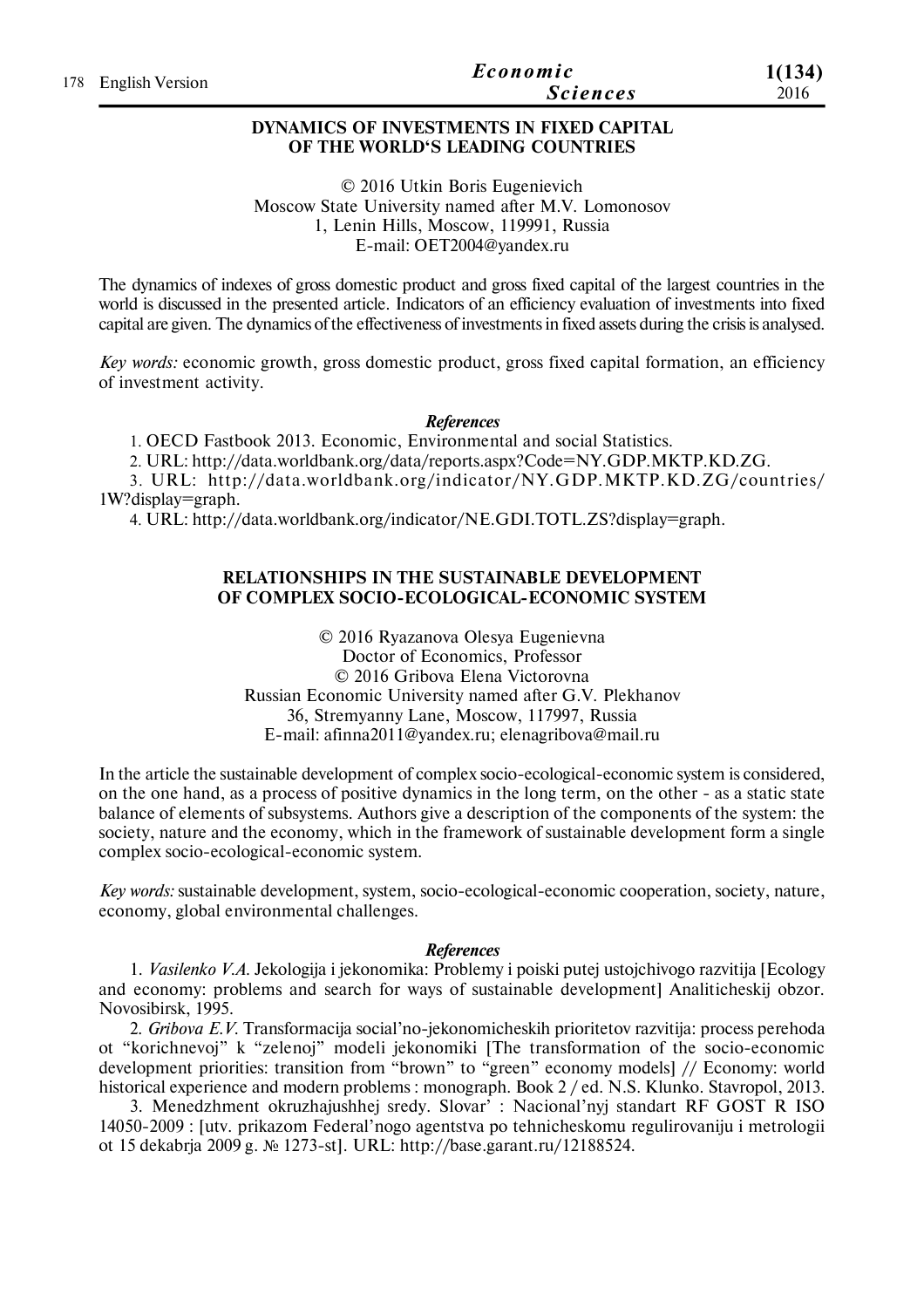| <b>English Version</b> | Economic        | 1(134)<br>170 |  |
|------------------------|-----------------|---------------|--|
|                        | <b>Sciences</b> | 2016          |  |

4. *Maksimova T.P., Ryazanova O.E.* Transformacija agrarnoj sfery jekonomiki RF: konceptual'nye podhody [Transformation of the agrarian sector of economy of the Russian Federation: conceptual approaches] : monograph. Moscow, 2015.

5. *Rozanova L.N.* Ocenka territorial'nyh socio-jekologojekonomicheskih sistem: sinergeticheskij podhod. [Evaluation of regional socio-ecological and economic systems: a synergistic approach] / LAP. Lambert Academic Publishing GmbH&CO.KG. Germanija, Saarbrjuke), 2012.

6. *Ryazanova O.E.* Transformacija instituta sobstvennosti v uslovijah globalizacii jekonomiki [Transformation of institution of property in the globalized economy] : monograph. Moscow, 2008.

7. *Tinbergen Ja.* Peresmotr mezhdunarodnogo porjadka [Revision of the international order]. Moscow, 1980.

### **BASIC APPROACHES TO FORMING CLUSTERS HISTORICAL REVIEW AND MODERN SOLUTIONS**

© 2016 Bubnov Alexander Vitalievich Ulyanovsk State Technical University 32, Northern Crown str., Ulyanovsk, 432027, Russia E-mail: bubnov\_aleksandr\_2016@inbox.ru

The article deals with the formation of clusters as a typical market structure, and / or economic system, given systematization category cluster, its formal and economic and social definitions disclosed properties: geographic location, the relationship between businesses, technological interrelatedness of industries.

*Key words:* cluster, die territorial-production complex, localization, business-structure, mutually beneficial cooperation and competitive advantages.

The issues of increasing productivity within the clusters of firms and industries, efficient innovation, the creation of new businesses, supporting and providing innovation and expand the boundaries of the cluster. Cluster - a group of administrative and regulatory and business - structures (industrial, scientific, investment), is positioned in the same territory, entering into cross-sectoral voluntary mutually beneficial cooperation based on specialization and integration, inter-sectoral cooperation, knowledge, scientific forecasting in order to increase competitive advantage.

The article places special emphasis on the interconnectedness of the categories of industries in the cluster, which is a drawing instrument cluster schemes. Many researchers see the only way to save small businesses in a globalized economy and increasing international competition in combining them into clusters. Thus, realized the main strategic goal of economic development - maintaining and improving the productivity of enterprises.

For implementation the submitted target areas (regions) should form a business climate that will not only determine the competitiveness of the business, but will determine the innovative development of the territory (region), with a major role in enhancing the competitiveness is given not to individual industries and clusters as geographical concentration of firms , suppliers, related industries, and institutions, which play an important role in some countries, geographic regions and cities.

#### *References*

1. Afonichkin A.I., Afonichkina E.A., Mikhailenko D.G. Development management of businesschains in corporate systems : monograph). Germany, 2001.

2.*Korotkova M. V., Nikitina S. O., Chercas E.E.* Ways of increasing the efficiency of forms and methods activities regulating of economic clusters: regional aspect and management solutions// Science and Business: development ways. 2015. № 4 (46). 2014. P. 100-103.

3.*Porter M.* Konkurentsiya. Moscow, 2002.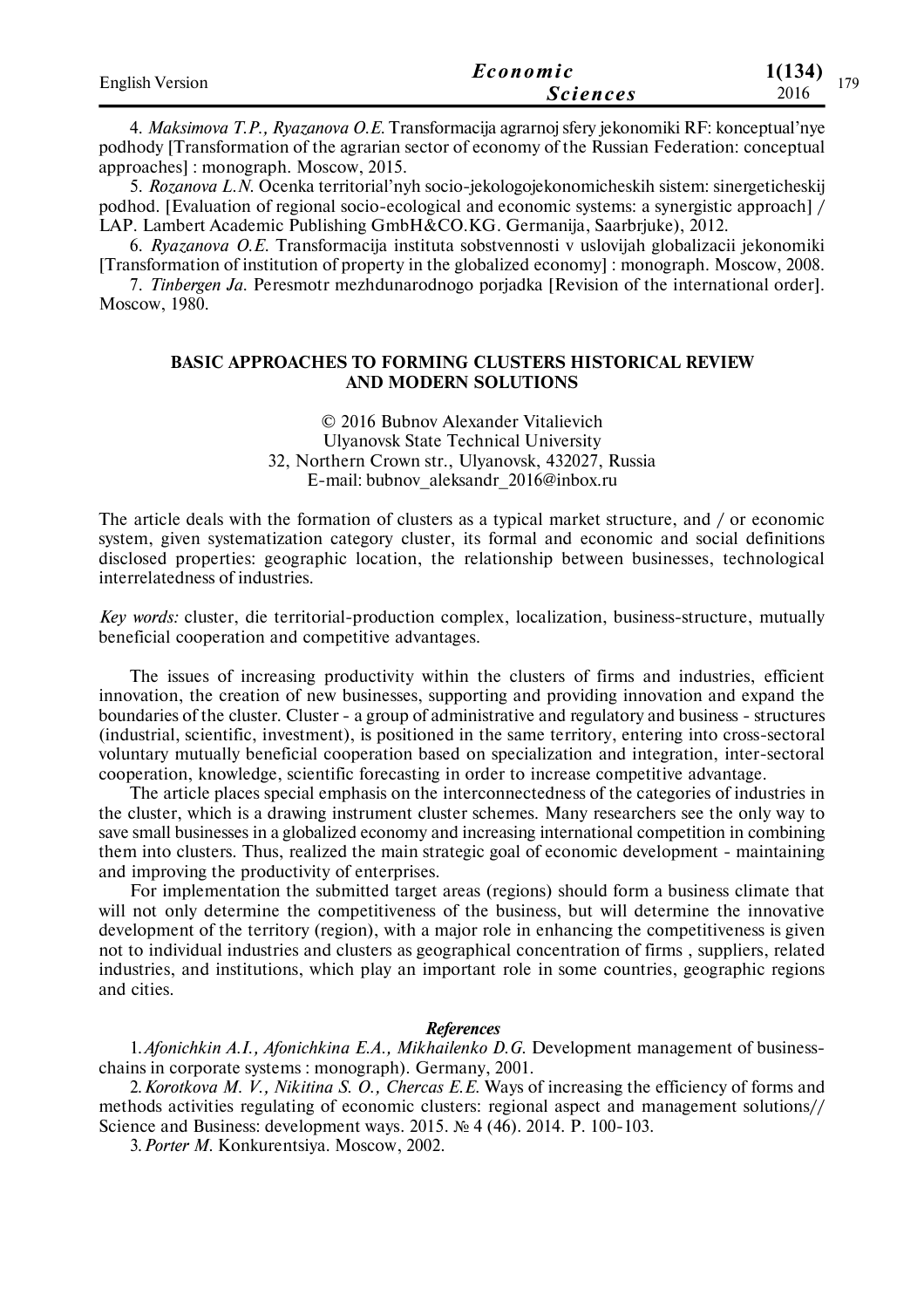| 180 English Version | Economic        | 1(134) |
|---------------------|-----------------|--------|
|                     | <i>Sciences</i> | 2016   |

4.*Price W.* Human behavior: a factor in applied economics // Perspective study. 1999. № 2. S. 3-16.

5.*Soulie D.* Filieres de Production et Integration Vertical // Annales des Mines. Janvier 1989. P. 21-28.

6.*Tolenado J.* A Propos des Filieres Industrielles // Revue d'Economie Industrielle. 1978. Vol. 6, № 4. P. 149-158.

7. Marshall A. Principles of Economics : In 3t. Moscow, 1993. T 1.

8.*Yakovlev O.A., Kataeva E.A.* Homeland NV Integrated territorial development and formulation of management strategies in the municipal administration. Moscow, 2002.

### **THE ENTERPRISER VASILYI TYORKIN**

© 2016 Boyars-Sоzonovich Andrey Stanislavovich PhD in Economics, Associate Professor Moscow Aviation Institute 4, A-80, GSP-3, Volokolamskoe shosse, Moscow, 125993, Russia E-mail: oet2004@ya.ru

The history of the formation of modern property relations and their connection with forms of management is described.

*Key words:* privatization, ownership of land, enterprise.

### **IS THERE A POSSIBILITY FOR HARMONY IN LIFE WORKING STUDENTS FINANCIER?\***

© 2016 Koshkin Andrey Petrovich Doctor of Political Sciences, Professor, Chair of Political Science and Sociology © 2016 Novikov Andrey Vadimovich Russian Economic University named after G.V. Plekhanov 36, Stremyanny Lane, Moscow, 117997, Russia E-mail: 160957@mail.ru, Camouflage@yandex.ru

The article reveals the peculiarities of students' life balance formation under conditions of their intensive activity in studies, at work, and in everyday life.

*Key words:* everyday life, life balance, students, study, personal satisfaction, public recognition, work.

Students have to optimize their life balance in order to get pleasure from life. Unfortunately, not all young people can cope with this difficult but important process efficiently. From the perspective of personal satisfaction and public recognition in studies, at work, and in everyday life students sometimes feel life imbalance which has a strong negative impact on their personal and professional development. The article reveals the peculiarities of students' life balance formation under conditions of their intensive activity in studies, at work, and in everyday life. In studies the students' balance between their personal assessment of acquired knowledge, the nature of teaching, material rewards, etc. and public recognition by other students, professors, university administration, etc. is defined. At work the students' balance between their personal satisfaction from the obtaining

<sup>\*</sup> Sociological analysis students' activities of the Finance Department of Plekhanov Russian University of Economics in the context of Western concepts.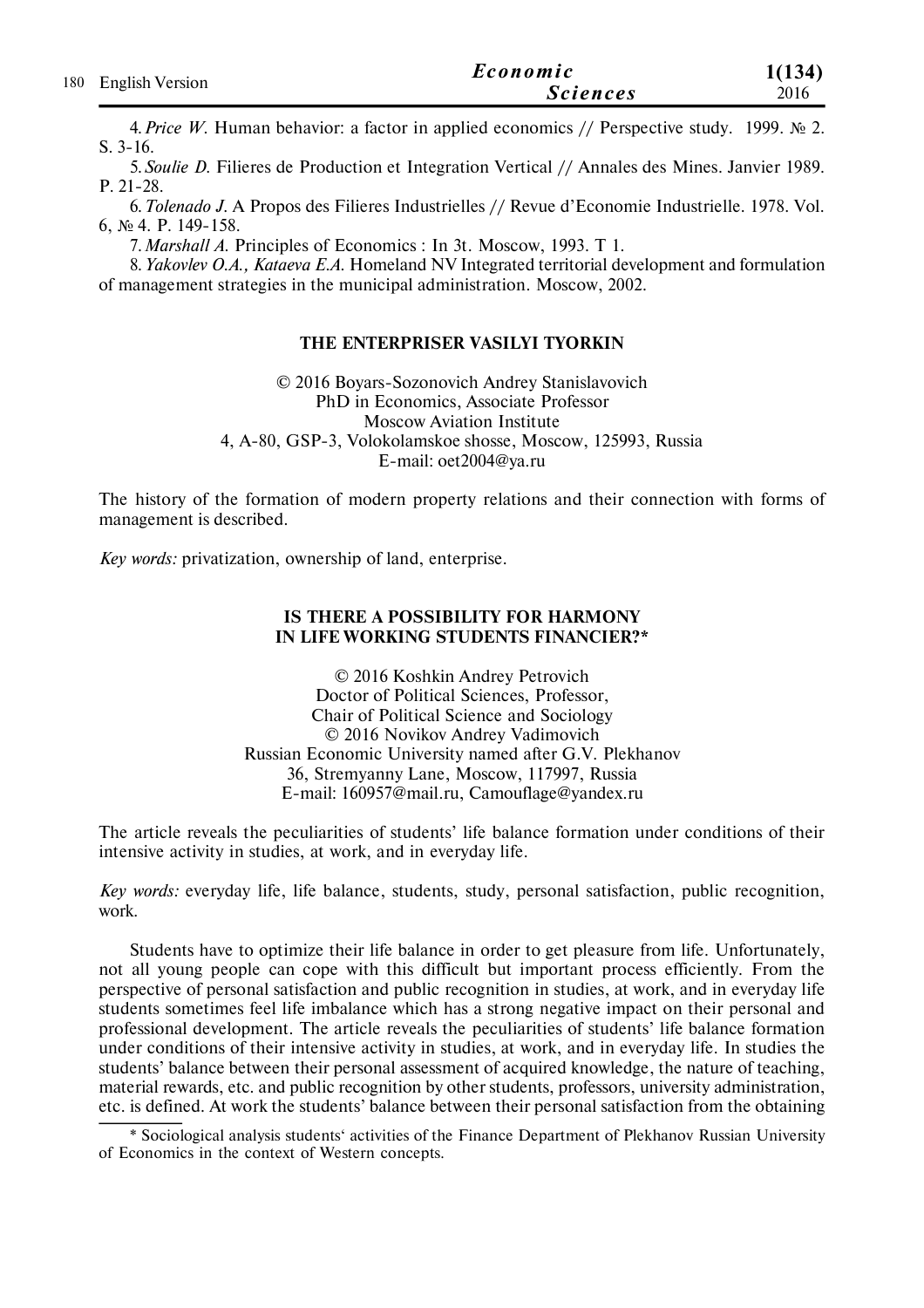| <b>English Version</b> | Economic        | 1(134)      |
|------------------------|-----------------|-------------|
|                        | <i>Sciences</i> | 101<br>2016 |

financial independence, acquiring professional skills, benefiting family, etc. and public recognition of these students by colleagues, administration, family, classmates, professors, etc. is revealed. In everyday life the students' balance between their personal satisfaction from the creating comfortable living conditions, formation of the basics of modern everyday lifestyle, etc. and their public recognition by hostel administration, roommates, friends, relatives, etc. is described.

## *References*

1. Life balance of Russian students (by the example of students of the Finance department of Plekhanov Russian University of Economics) / A. Koshkin [et al.] // Review of European Studies. 2014. Vol. 6, № 4. Р. 182-200.

2. *Frisch M.B.* Quality of Life Therapy: Applying a Life Satisfaction Approach to Positive Psychology and Cognitive Therapy. New York, 2005.

3. *Buckingham М.* Go Put Your Strengths to Work: 6 Powerful Steps to Achieve Outstanding Performance. New York, 2007.

4. *Herzberg F.* One More Time: How Do You Motivate Employees? Harvard Business Review, 1968. № 46 (1). P. 53-62.

5. *Uden J.M. van, Ritzen H., Pieters, J.M.* Engaging students: The role of teacher beliefs and interpersonal teacher behavior in fostering student engagement in vocational education // Teaching and Teacher Education. 2014). № 37. Р. 21-32.

6. *Sargent T., Kong P., Zhang Y.* Home environment and educational transitions on the path to college in rural northwest China. International Journal of Educational Development. 2014. № 34. Р. 98-109.

7. *Bersin J.* New Research Unlocks the Secret of Employee Recognition. 2012. URL: http: //www.forbes.com/sites/joshbersin/2012/06/13/new-research-unlocks-the-secret-of-employeerecognition.

8. *Heathfield S.M.* 5 Tips for Effective Employee Recognition. 2014. URL: http:// humanresources.about.com/od/rewardrecognition/a/recognition\_tip.htm.

9. Exploring the critical influential factors of creativity for college students: A multiple criteria decision-making approach / H.-Y. Wu [et al.] // Thinking Skills and Creativity. 2014. № 11. Р. 1-21.

10. *Harrison K.* Why employee recognition is so important. 2009. URL: http:// www.cuttingedgepr.com/articles/emprecog\_so\_important.asp.

11. *Ottoni-Wilhelma M., Estell D.B., Perdue N.H.* Role-modeling and conversations about giving in the socialization of adolescent charitable giving and volunteering. Journal of Adolescence. 2014. № 37 (1). P. 53-66.

12. *Reid M.* How to Find Personal Satisfaction When You Hate Your Job. 2013. URL: http:// work.chron.com/personal-satisfaction-hate-job-20654.html.

13. *Pabon E.* What motivates me? Personal Satisfaction. 2014. URL: http://www.linkedin.com/ today/post/article/20140419032740-17487260-what-motivates-me-personal-satisfaction.

14. *Pownall I.* Student identity and group teaching as factors shaping intention to attend a class. The International Journal of Management Education. 2012. № 10 (2). P. 61-74.

15. *Shanafelt T.D.* Finding Meaning, Balance, and Personal Satisfaction in the Practice of Oncology. The Journal Of Supportive Oncology. 2005. № 3 (2). P. 157-164. URL: http:// www.oncologypractice.com/jso/journal/articles/0302157.pdf.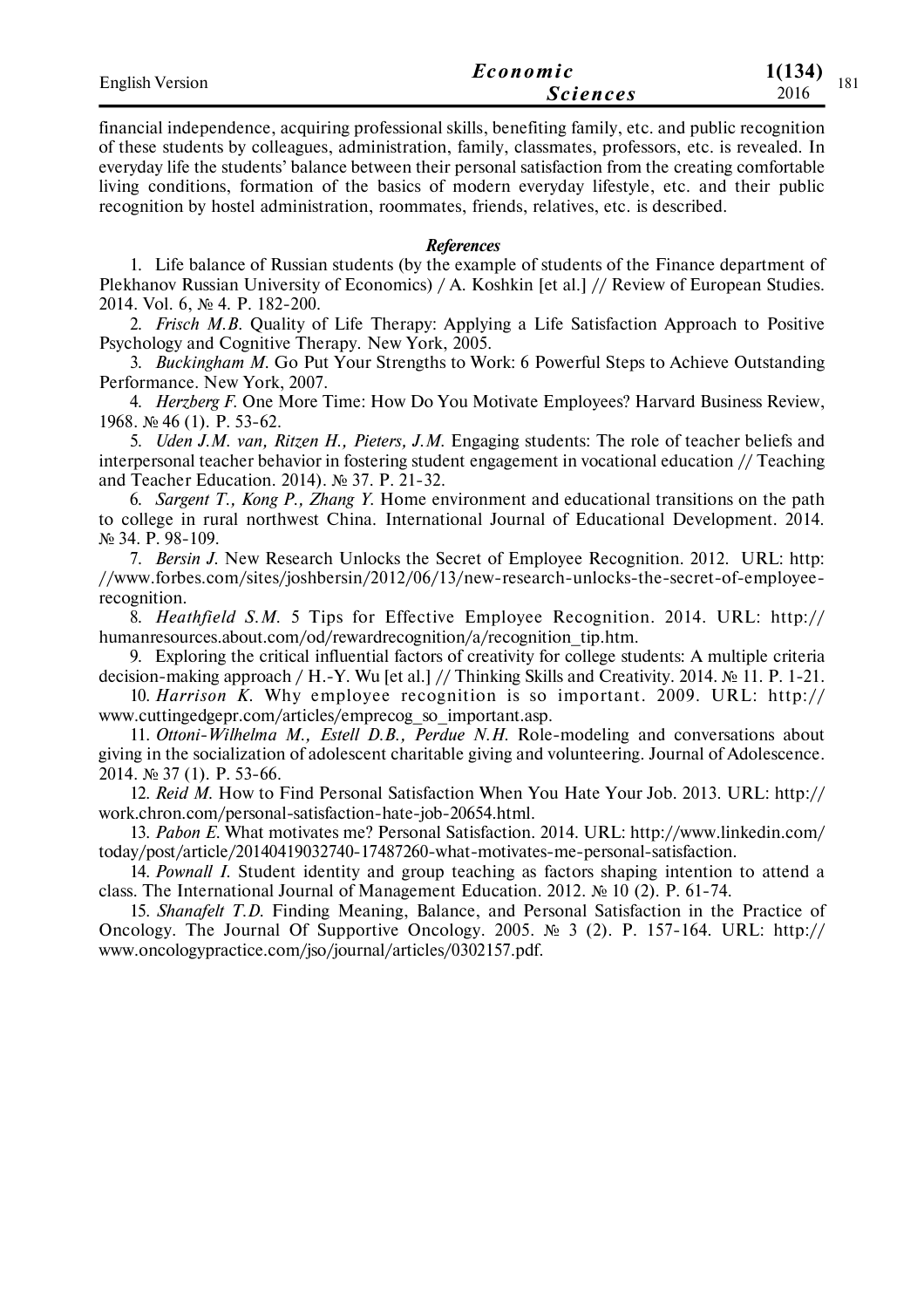|                     | Economic        | 1(134) |
|---------------------|-----------------|--------|
| 182 English Version | <b>Sciences</b> | 2016   |

## **ECONOMICS AND MANAGEMENT OF NATIONAL ECONOMY**

## **THE PRIORITIES IN THE SYSTEM TO OVERCOME THE DESTRUCTIVE TENDENCIES IN THE RUSSIAN ECONOMY**

© 2016 Zeldner Alexey Grigoryevich Doctor of Economics, Professor Institute of Economics of the Russian Academy of Sciences 32, Nakhimovsky pr., Moscow, Russia, 117218 E-mail: tzeldner@gmail.com

The article deals with methodological and practical issues of setting priorities in terms of economic development-defi-deficient budgets and sanctions imposed against Russia.

*Key words:* priorities, investments, sanctions, the level and quality of life-tion.

The article is devoted to actual topics - prioritizing devel opment, in conditions of limited investment resources and sanctions introduced against Russian-tion. Managing the process of sustainable economic development - it is almost always the best choice of priority devel opment, taking into account the objective to ensure the ultimate dos tizhenie high quality of life. Optimization of the selection of goals and ways to achieve them with the priorities - is a consequence, first of all, excellence in management, allowing the rational use of always scarce financial resources to achieve maximum effect by optimally th, economically sound choice of priorities.

Given that Russia is "a social state whose policy is aimed at creating conditions for a dignified life and free development of man", it is an indicator of achievement of high standards of living should be used as a criterion for the definition-of priorities to ensure, taking into account the real situation, to achieve the target landmark state socio-economic policy.

#### *References*

1. URL: http://www.gazeta.ru/bisiness/news/n\_8102441.shtml.

2. *Stiglitz J.* Economics of the public sector. Moscow, 1997.

3. The Constitution Of The Russian Federation. Moscow, 2000.

4. *Auzan A., Satarov G.* Priorities of institutional transformations Radovani in economic modernization // The Issues of the Economy. 2012. № 6.

5. How much are non-performing institutions / M.V. Petronevich [et al.] // The Issues of the Economy. 2011. № 8.

6. *Glaziev S., Fetisov G.* On the strategy for sustainable development of the Russian economy // Economist. 2013. № 1.

7. Science, technology and innovation in Russia. Moscow, 2015.

8. *Mizes L. fon* Human activity. Moscow, 2000.

9. The calculation for Russia in figures. 2015 : stat. sb. / Rosstat. Moscow, 2015.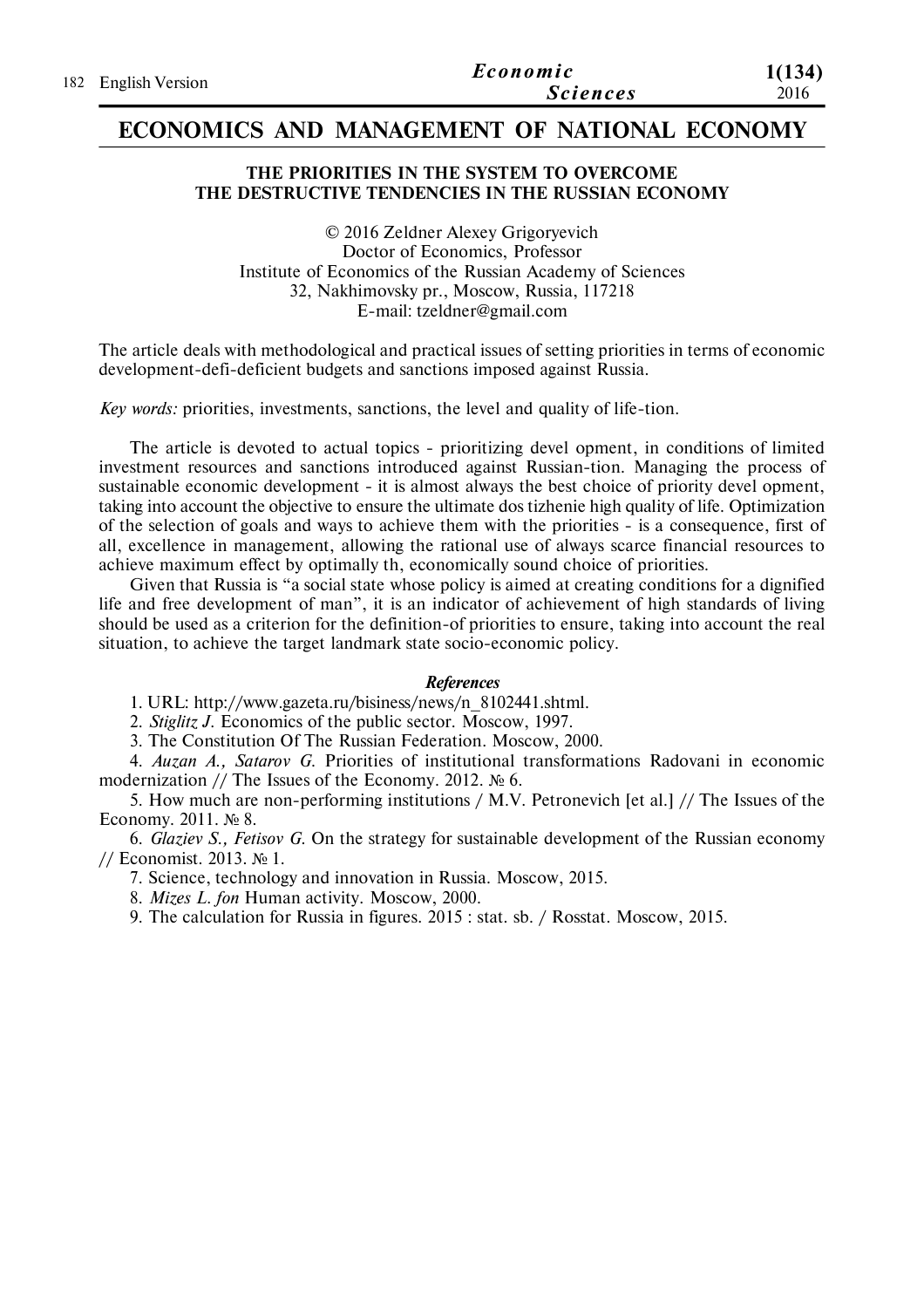| English Version | Economic        | 1(134)      |  |
|-----------------|-----------------|-------------|--|
|                 | <b>Sciences</b> | 183<br>2016 |  |
|                 |                 |             |  |

## **THE COMPETITIVENESS OF THE DOMESTIC AGRICULTURAL SECTOR: PROBLEMS, SOLUTIONS**

© 2016 Anokhina Marina Yegorovna PhD in Economics, Associate Professor of the Department Organizational and Managerial Innovations Russian Economic University named after G.V. Plekhanov 36, Stremyanny Lane, Moscow, 117997, Russia © 2016 Seredina Nika Sergeyevna PhD in Economics, Associate Professor of the Department of Economics and Management Bryansk State Engineering-Technological University 3, Stanke Dimitrova avenue, Bryansk, 241037, Russia E-mail: Anokhina.ME@rea.ru, nika\_belan@mail.ru

This article examines the problem of competitiveness of domestic agriculture. Assessment of competitive potential of the industry by major factors of production. Grounded basic directions of agricultural policy on formation of conditions for improving the competitiveness of domestic agriculture.

*Key words:* agro-industrial complex, competitiveness of agriculture, factors and conditions of competitiveness of agricultural production.

The country's competitiveness is determined by the competitiveness of its industrial complexes. The need to ensure food security of the country actualizes the problem of improving the competitiveness of domestic agro-industrial complex. The competitiveness of the agricultural sector given the specificity and social importance of the agricultural sector should be defined as its competitive ability to function and develop in the market environment, effectively providing reproductive processes of the agricultural potential. Domestic agriculture has significant competitive potential on the main factors of competitiveness: land, livestock, capital, labor. However, the quantitative parameters of these factors do not allow for the level of their qualitative changes, which can give impetus to improving the competitiveness of the agricultural sector. Assessment of competitiveness of the domestic agricultural sector in comparison with the leaders of world agrifood market demonstrates the "failures" of the current agricultural policy. To create conditions for improving the competitiveness of agriculture in agricultural policy is necessary to implement the following strategic initiatives: increase the profitability of agricultural producers, to enhance the level of intensification of agricultural production, to stimulate domestic food market, to ensure the development of the social sphere of the agricultural sector.

## *References*

1. Sel'skoe hozjajstvo, ohota i ohotnich'e hozjajstvo, lesovodstvo v Rossii. 2014 : stat. sb. / Rosstat. Moskva, 2015.

2. *Emel'janova T., Novikov D.* Organizacija ispol'zovanija i ohrany zemel'nyh resursov v Rossii //APK: jekonomika, upravlenie. 2015. № 4.

3. *Buzdalov I.N.* Obespechenie prioritetnogo razvitija sel'skogo hozjajstva - glavnoe v strategii agrarnoj politiki // Jekonomika sel'skohozjajstvennyh i pererabatyvajushhih predprijatij. 2015. № 4.

4. Oficial'nyj sajt Federal'noj sluzhby gosudarstvennoj statistiki. URL: http://www.gks.ru/wps/ wcm/connect/rosstat\_main/rosstat/ru/statistics/publications/catalog.

5. World Bank. URL: http://data.worldbank.org/indicator.

6. FAOSTA. URL: http://www.fao.org/countryprofiles/ru ; Vsemirnyj bank. URL: http:// data.worldbank.org/indicator/ea.prd.agri.kd.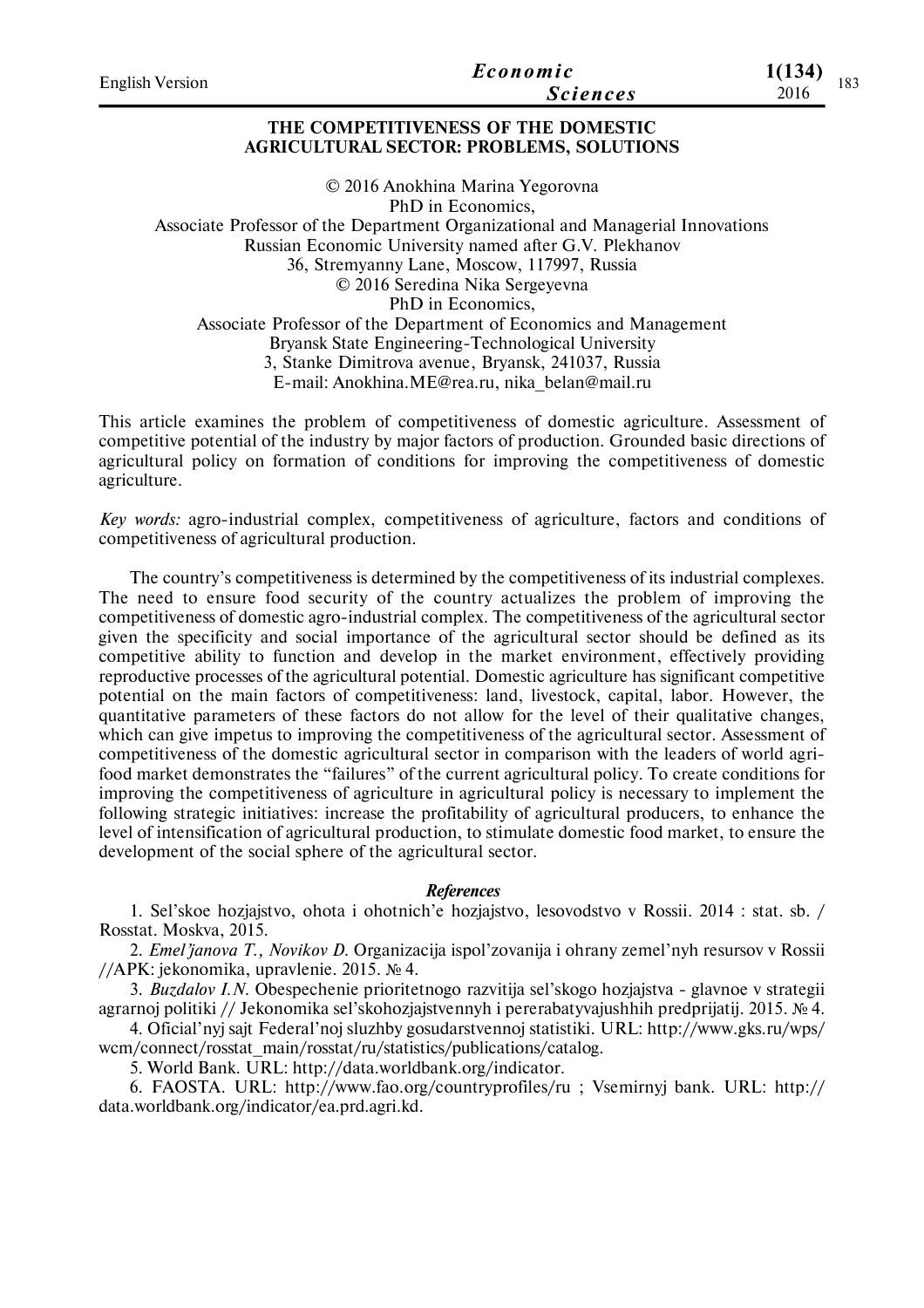|                     | Economic        | 1(134) |
|---------------------|-----------------|--------|
| 184 English Version | <i>Sciences</i> | 2016   |

### **THE DEVELOPMENT OF THE REPUBLIC OF INGUSHETIA: ECONOMIC GROWTH POINTS**

© 2016 Kascieva Aset Magomedovna Deputy Minister of Economic Development of the Republic of Ingushetia St. Petersburg State University of Economics 21, Sadovaya str., St. Petersburg, 191023, Russia E-mail: akatsieva@mail.ru

The article discusses the traditional concept of "economic growth points" as applied to the regional economy of Russia today outlined two fundamental approaches to defining the concept of growth points. It is shown that the support points of growth in the economy of the region (Republic of Ingushetia) today is realized through the creation of territorial clusters and related objects of innovation infrastructure. For the subjects of the Russian Federation there is a set of characteristics whose combination makes it impossible to say how effectively the economy develops each territory.

*Key words:* public policy, innovation infrastructure, the cluster, points of economic growth, regional economics.

## **SIMULATION OF INTERREGIONAL DIFFERENCES IN THE RISK OF UNEMPLOYMENT UNDER THE CONDITIONS OF ECONOMIC RECESSION\***

© 2016 Ivanova Natalia Alexeevna Doctor of Economics, Professor of Chair of the Economic Theory and Economy of Work Saratov State Technical University named after Yu.A. Gagarin 77, Polytechnicheskaya str., Saratov, 410054, Russia © 2016 Burmistrova Irina Constantinovna PhD in Economics, Associate Professor of Department of Marketing and Advertising Management Saratov Socio-Economic Institute (branch) Russian Economic University named after G.V. Plekhanov 89, Radishcheva str., Saratov, 410003, Russia E-mail: nata\_naiv@mail.ru.

The paper contains an analysis of the trends of influence of different factors on the unemployment rate. We formed and tested the methodological grounds to examining the unemployment rate on the basis of a systemic approach to analyzing the mutually influencing factors. An integrated assessment of the risk of unemployment is made with taking into account the systematized into groups decreasing and increasing factors and the degree of their influence on the unemployment rate in dynamics in one-factor and two-factor models for major age groups of youth.

*Key words:* labor market, unemployment, integrated assessment of the risk, regions.

\* The study was conducted with financial support from Russian science Foundation (RSF), on the basis Iagp wounds. Project No. 14-18-02801.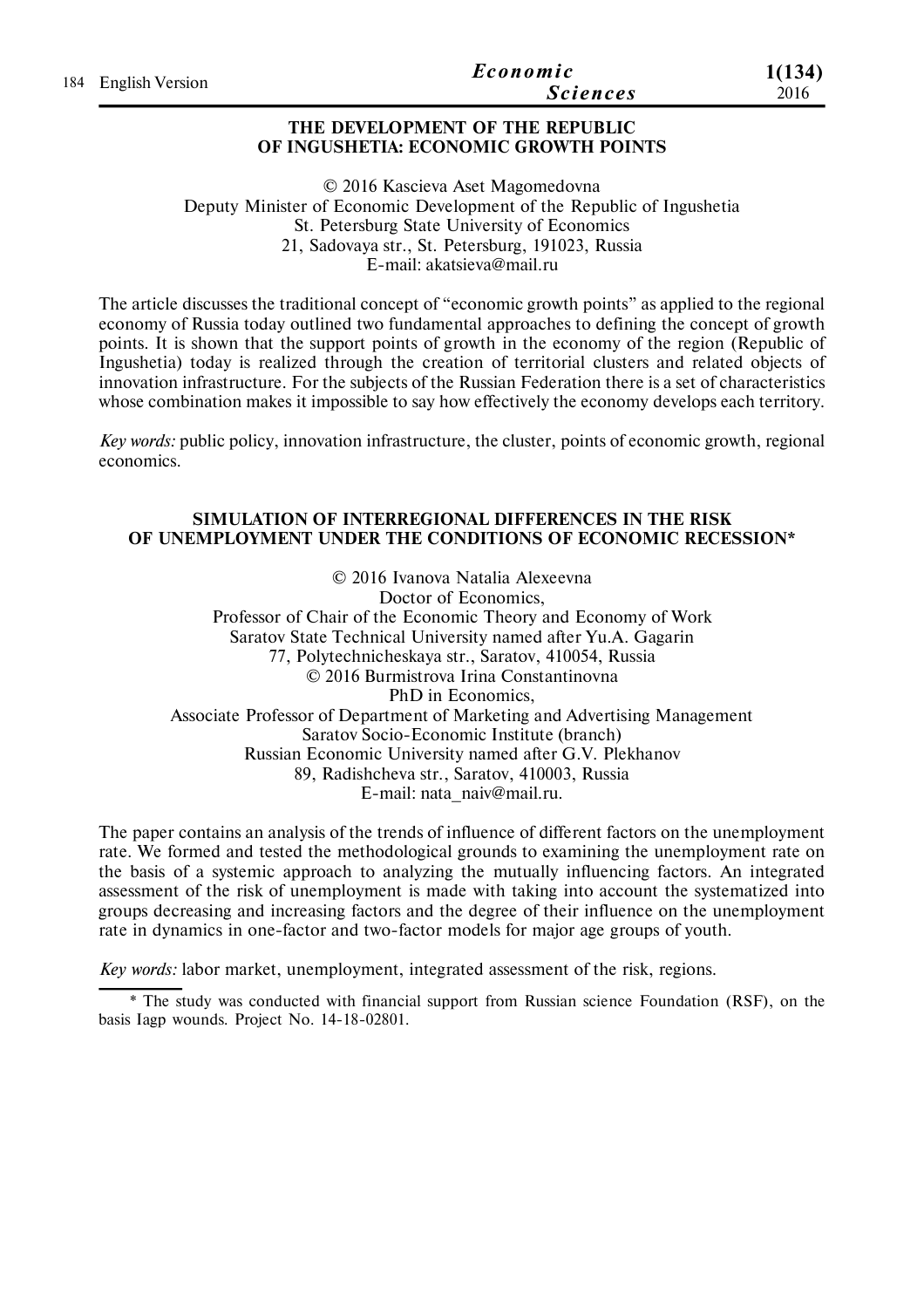| <b>English Version</b> | Economic        | 1(134) | 185 |
|------------------------|-----------------|--------|-----|
|                        | <b>Sciences</b> | 2016   |     |

## **SYSTEMATIZATION OF SCIENTIFIC APPROACHES TO STUDY TIME**

© 2016 Zhelayeva Svetlana Eduardovna PhD in Economics, Associate Professor of Chair "Economic Theory, National and World Economy" © 2016 Saktoev Vladimir Eugenyevich Doctor of Economics, Professor, rector © 2016 Sotnich Pyotr Mikhaylovich PhD in Economics, Associate Professor of Department of Chair "Economic Theory, National and World Economy" East-Siberian State University of Technology and Management 40V, b. 1, Klyuchevsky str., Ulan-Ude, Republic of Buryatia, 670013, Russia E-mail: zhelay@yandex.ru, office@esstu.ru, peter.st@rambler.ru

Systematized general scientific approaches to the study of time, including as a unifying and defining acts interdisciplinary methodology concept of the multiplicity of forms of time.

*Key words:* time, general scientific concept of time, the concept of multiple forms of time in the economy.

*References*

1. *Russell B.* On experience of time // Monist. 1915. Vol. 24.

2. *Mc. Taggart J.E.* The unreality of time // Mind: A Quarterly Review of Psychology and Philosophy. 1908. Vol. 17.

## **CLUSTER FORMATION AND INNOVATIVE TECHNOLOGICAL PLATFORM**

© 2016 Vagin Sergei Gennadievich Doctor of Economics, Professor of the Department of management © 2016 Golovko Ol'ga Igorevna © 2016 Malysheva Elena Anatolievna PhD in Economics, Associate Professor of the Department of management © 2016 Marinichev Vladimir Alexandrovich Samara State University of Economics 141, Soviet Army str., Samara, 443090, Russia E-mail: vsg63@hotmail.com, flower.of\_life@mail.ru, tsiplakova2005@yandex.ru, iwtvtgb@gmail.com

Clusters are considered as one of the forms of cooperation and innovative development tool. Today there is no doubt strengthen the role of clusters in the structure of all levels of the economy. The study of a number of strategic and project documents of the national economy leads to the understanding that not only the clusters are a tool for innovative development, but along with them are highlighted technological platforms that allow to implement a consolidation of producers, science, institutions of education, of state for research, implementation and diffusion of advanced production technologies, new products (or services) in various sectors of the economy.

*Key words:* clusters, innovations, innovative opportunities, innovative and industrial cluster, technological platform.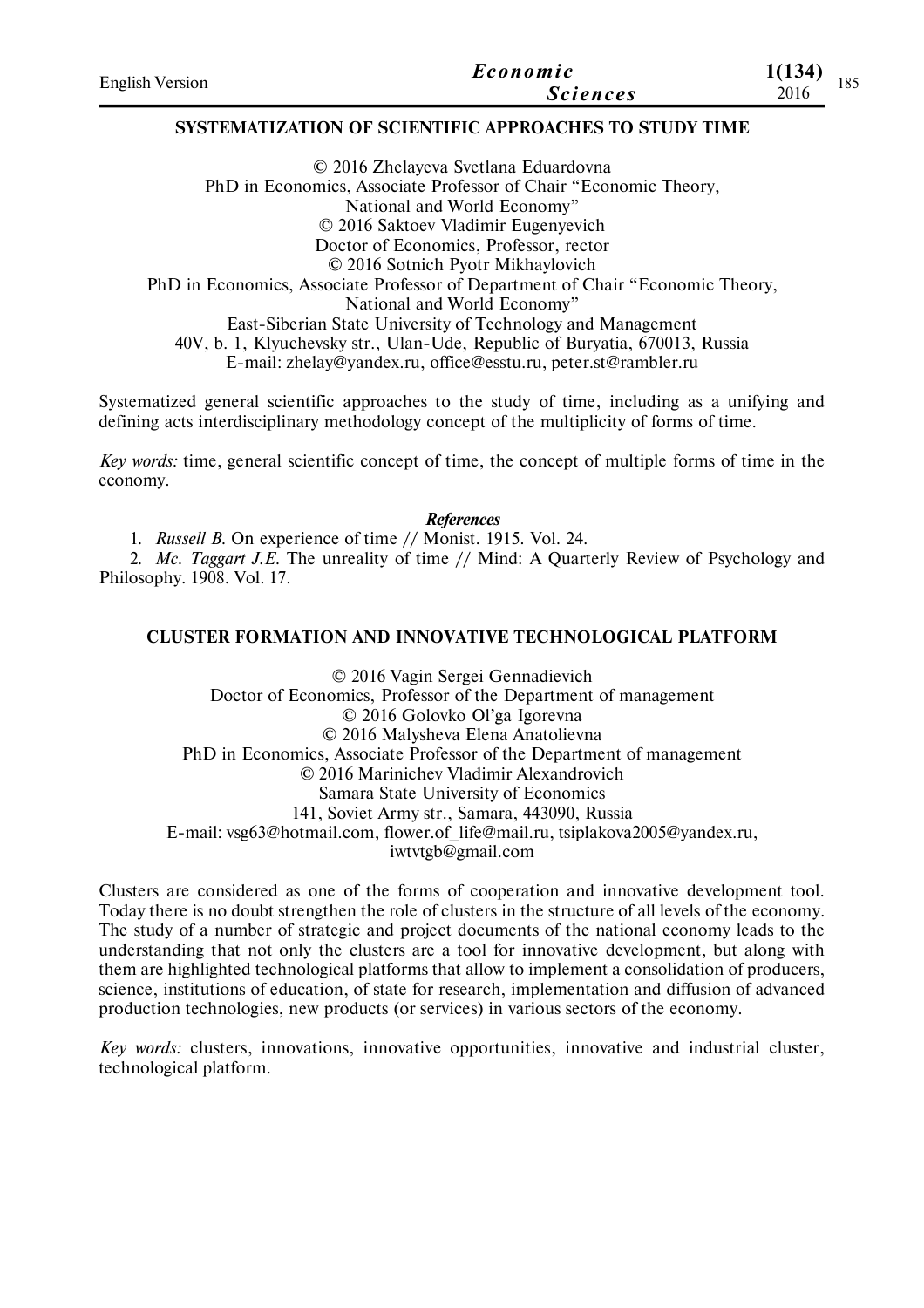|                     | Economic        | 1(134) |
|---------------------|-----------------|--------|
| 186 English Version | <i>Sciences</i> | 2016   |

### **NEOINDUSTRIALIZATION - THE BASIS FOR COMPETITIVENESS OF BUSINESS STRUCTURES**

© 2016 Kuznetsov Nikolai Vladimirovich PhD in Economics Saint-Petersburg National Research University of Information Technologies, Mechanics and Optics 49, Kronverkskiy avenue, St. Petersburg, 197101, Russia E-mail: kuznetsov\_nv@list.ru

The article presents a modern approach to the reform of enterprise structures on the basis of neoindustrialization, which differs significantly from the traditional concepts of management processes. This approach is not based on competitive market relations, and on co-operation and collaboration. The main directions of development of the new industrialization.

*Key words:* industrialization, technological structure, structural transformation, cooperation, sustainable development, business structures.

## **DEVELOPMENT AND IMPLEMENTATION OF THE EVALUATION METHOD OF THE INNOVATION CULTURE IN CORPORATIONS**

© 2016 Mishchenko Andrey Alexandrovich Deputy Chief CJSC "Institute of Materials Science" 4, building 2, 4806 avenue, Moscow, Zelenograd, 124460, Russia E-mail: andrewmish@mail.ru

The theoretical significance of the study lies in broadening and deepening the scientific understanding of the development and evaluation of innovative culture. The results help to build a theoretical and methodological framework for further research on the problem of evaluating innovative culture. The practical significance of the research consists in the development and application of evaluation method of innovative culture. A method of evaluating innovative culture is used in the practical activity of JSC "SevKavNIPIgaz", LLC "Anda technology" and in organizations included in the business incubator of Zelenograd.

*Key words:* innovative culture, behavior, norms and incentives, organizational structure.

Federal statistical tools for monitoring the innovation activity of organizations exclude the evaluation of their innovative culture, serving an integral element in the development of corporate organizations. Innovation culture is a necessary source of innovation. The positive innovative culture as part of organizational strategy is an essential component of doing innovations. In corporations obyektivnaya evaluation of innovative culture is becoming increasingly important, contributing to the effective implementation of their innovative activities, indicating, thus, the relevance of the study.

The purpose of the study is to develop and implement a method of evaluating innovative culture in enterprise organizations.

Object of research - process of formation and assessment of innovation culture in organizations.

The object of study - commercial organizations engaged in innovative activity (JSC "North-Caucasus research design Institute of natural gases" (JSC "SevKavNIPIgaz", JSC "Explosionproof electric apparatus low-voltage" (JSC "Izhevsk plastic plant"), JSC "CSoft Rostov-on-don", LLC "Anda technology").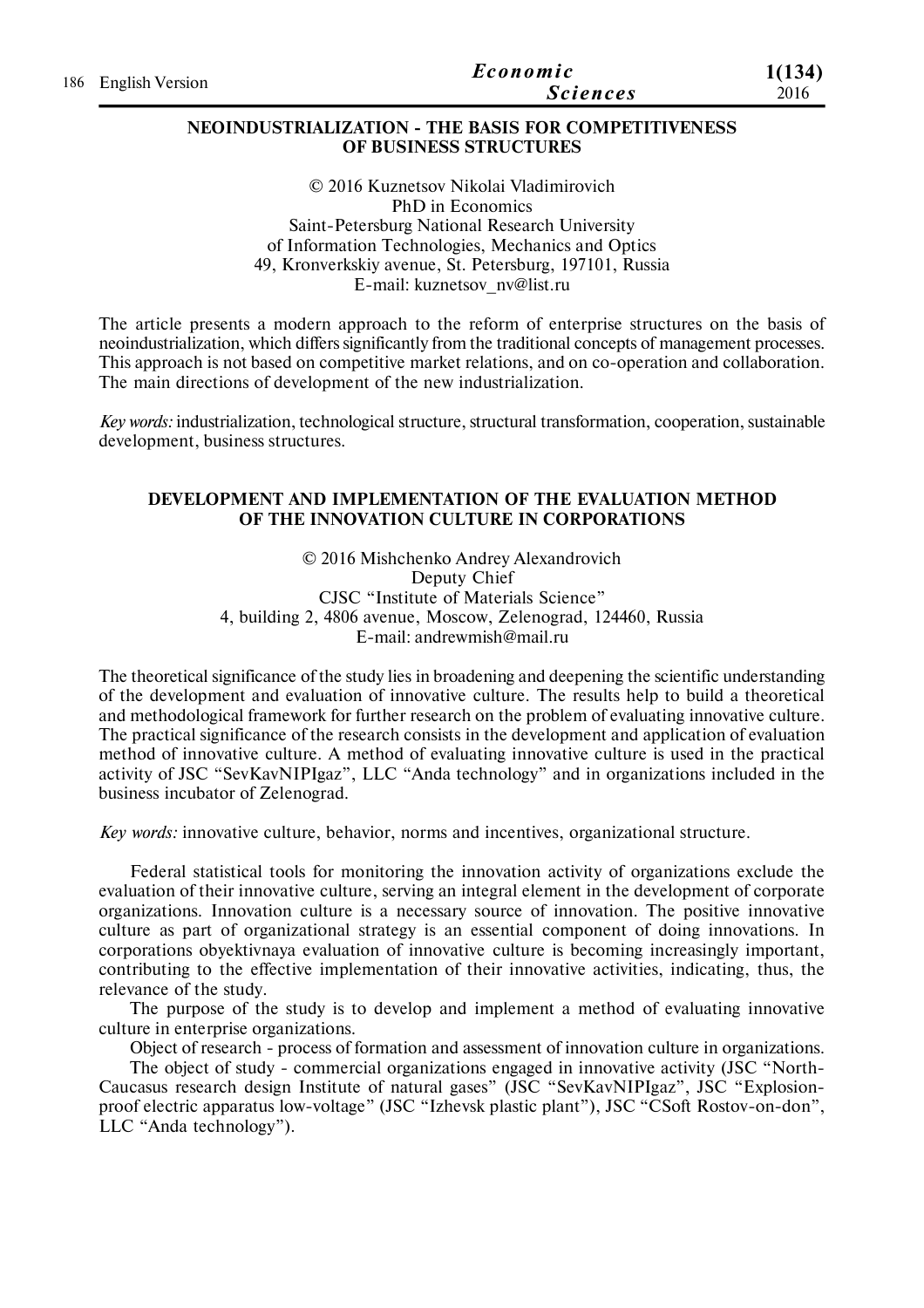| <b>English Version</b> | Economic        | 1(134)<br>187 |  |
|------------------------|-----------------|---------------|--|
|                        | <i>Sciences</i> | 2016          |  |

Theoretical and methodological basis of research works of Russian and foreign scientists, specialists-practitioners, the Oslo Manual, and also materials of periodicals in the field of innovation assessment of business entities. Methodological basis of research are: systematic, logical, situational, process scientific approaches to the study of the formation and assessment of innovation culture in organizations. As the instruments were used General scientific methods: inductive, deductive, analysis, synthesis, detail, synthesis, systems thinking, analytical, method of expert estimations. Information and the empirical base of the research was formed on the basis of information resources of the Internet, the data of financial statements of commercial organizations, development of the author.

The theoretical significance of the study lies in broadening and deepening the scientific understanding of the development and evaluation of innovative culture. The results help to build a theoretical and methodological framework for further research on the problem of evaluating innovative culture.

The practical significance of the research consists in the development and application of evaluation method of innovative culture. A method of evaluating innovative culture is used in the practical activity of JSC "SevKavNIPIgaz", LLC "Anda technology" and in organizations included in the business incubator of Zelenograd.

#### *References*

1. *Manuylenko V.V., Sadovskaya T.A.* Regionalnyy opyt formirovaniya i ispolzovaniya pribyli akcionernykh obshchestv: problemy i perspektivy [Regional experience of formation and use of profit of joint stock companies: problems and prospects] // Finansovaya analitika: problemy i resheniya. 2012. 44 (134). S. 11-21.

2. *Mishchenko A.A.* Sushchnost i soderzhanie innovacionnoy kultury [The essence and content of innovation culture] // Obrazovanie i nauka v XXI veke: materialy VIII Mezhdunarodnoy nauchno-prakticheskoy konferencii. Sofiya, 2012. S. 29-33.

3. Rukovodstvo Oslo. Rekomendatsii po sboru i analizu dannykh po innovatsiyam [The Oslo Manual. Recommendations for the collection and analysis of data on innovation]. Moskva, 2010.

### **CLASSIFICATION AND CRITERIA FOR THE SELECTION OF INNOVATIVE STRATEGY OF HIGH-TECH INDUSTRY**

© 2016 Belov Sergey Alexandrovich General Director JSC "Russian Institute of Radionavigation and Time" 2, Rastrelli square, Saint-Petersburg, 191124, Russia E-mail: office@rirt.ru

This publication is offered to discuss innovative strategies for high-tech industry. The basic types of modern innovation development strategy and the criteria for their selection.

*Key words:* strategy, innovation, technology.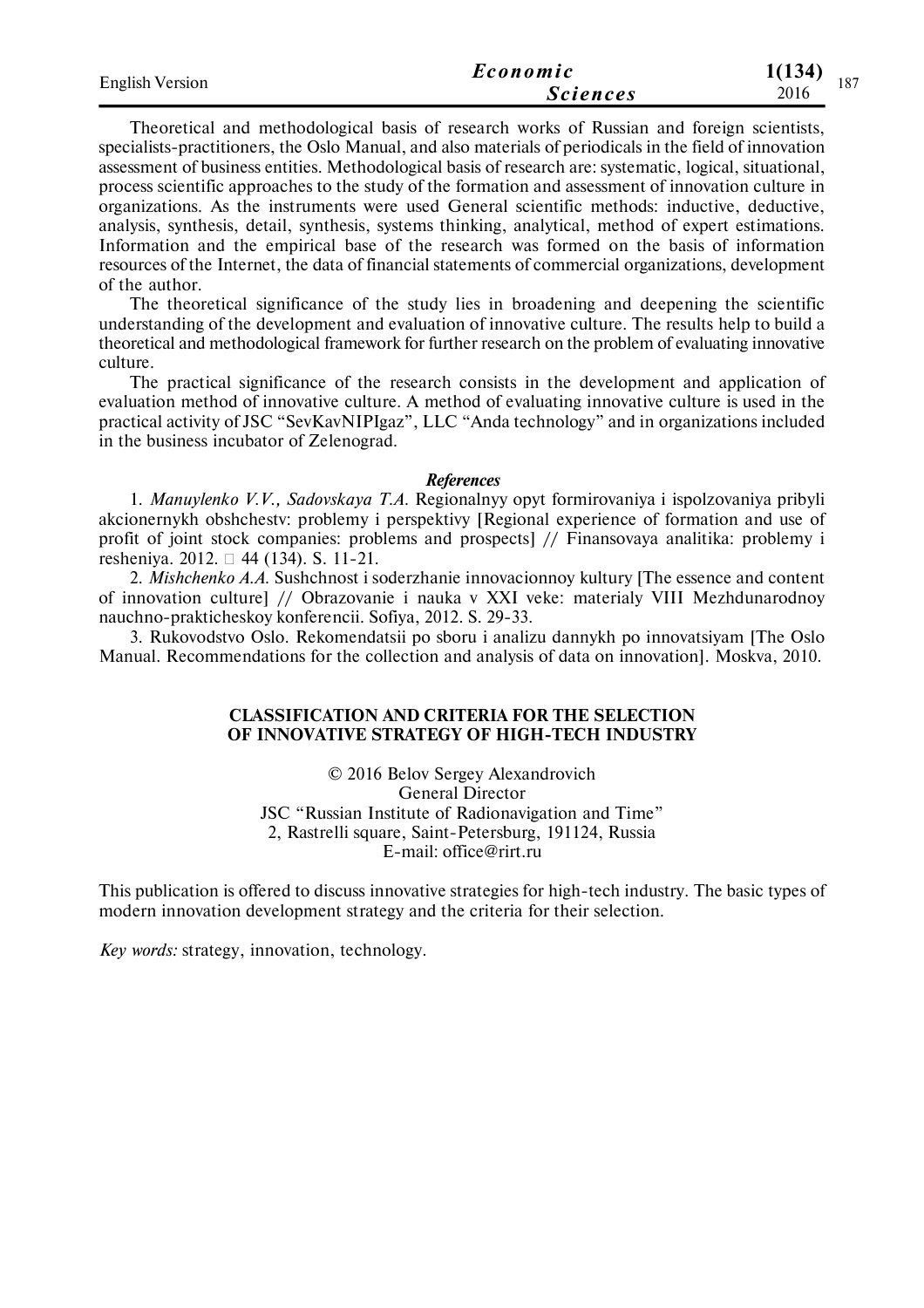| 188 English Version | Economic        | 1(134) |
|---------------------|-----------------|--------|
|                     | <b>Sciences</b> | 2016   |

## **THE TECHNIQUE OF ESTIMATION OF EFFICIENCY OF INNOVATIVE PROJECTS**

© 2016 Abuzyarova Mariya Ivanovna PhD in Economics Samara State University of Economics 141, Soviet Army str., Samara, 443090, Russia E-mail: rust1978@mail.ru

Discusses the features of evaluation of innovative projects, as in the last decade there have been significant changes in understanding of processes of formation of innovative projects and rational decisions under risk. It has become obvious that the methods of evaluating and ranking proposed for financing innovative projects in the context of multiple criteria that require revision and bring it in line with modern understanding of the processes.

*Key words:* innovation, financing of innovative projects, multi-criteria methods of selection of innovative projects.

## **THE IMPROVED MANAGEMENT OF SUPPLY RELATIONSHIP IN INNOVATIVE PROJECTS IN NUCLEAR ENERGY INDUSTRY**

© 2016 Kirillova Elena Alexandrovna The Branch of National Research Nuclear University "Moscow Power Engineering Institute"in Smolensk 1, Energeticheskii proezd, Smolensk, 214013, Russia E-mail:z\_art82@mail.ru

The article presents the author's suggestions on the modernization of NPP micrologistical system, describes the mechanism of NPP supply and the possibilities of its development, also the specific features of the management in this area are set out.

*Key words:* supply system, nuclear energy, innovative development of the industry, micrologistics system.

## **ABOUT THE ESSENCE OF THE CONCEPT "THE METHODOLOGY" AND "THE METHODOLOGY OF ENSURING ECONOMIC SECURITY OF THE STATE"**

© 2016 Shehovtsova Julia Anatol'vna PhD in Economics Saratov Military Institute of Internal Troops of the Ministry of Internal Affairs of Russia 158, Moskovskaya str., Saratov, 410023, Russia E-mail: osier703@yandex.ru

The existing ideas about the essence of the concept of "methodology" are systematized. The author's version of the definition this concept is offered. On the basis of this definition the concept of "methodology of investment security of the state" is formulated.

*Key words:* methodology, method, activity, process, economic security, threat, damage.

The methodology is the doctrine about the method. The method - a combination of the individual elements of activity - actions, technique, operations. Therefore, the methodology is the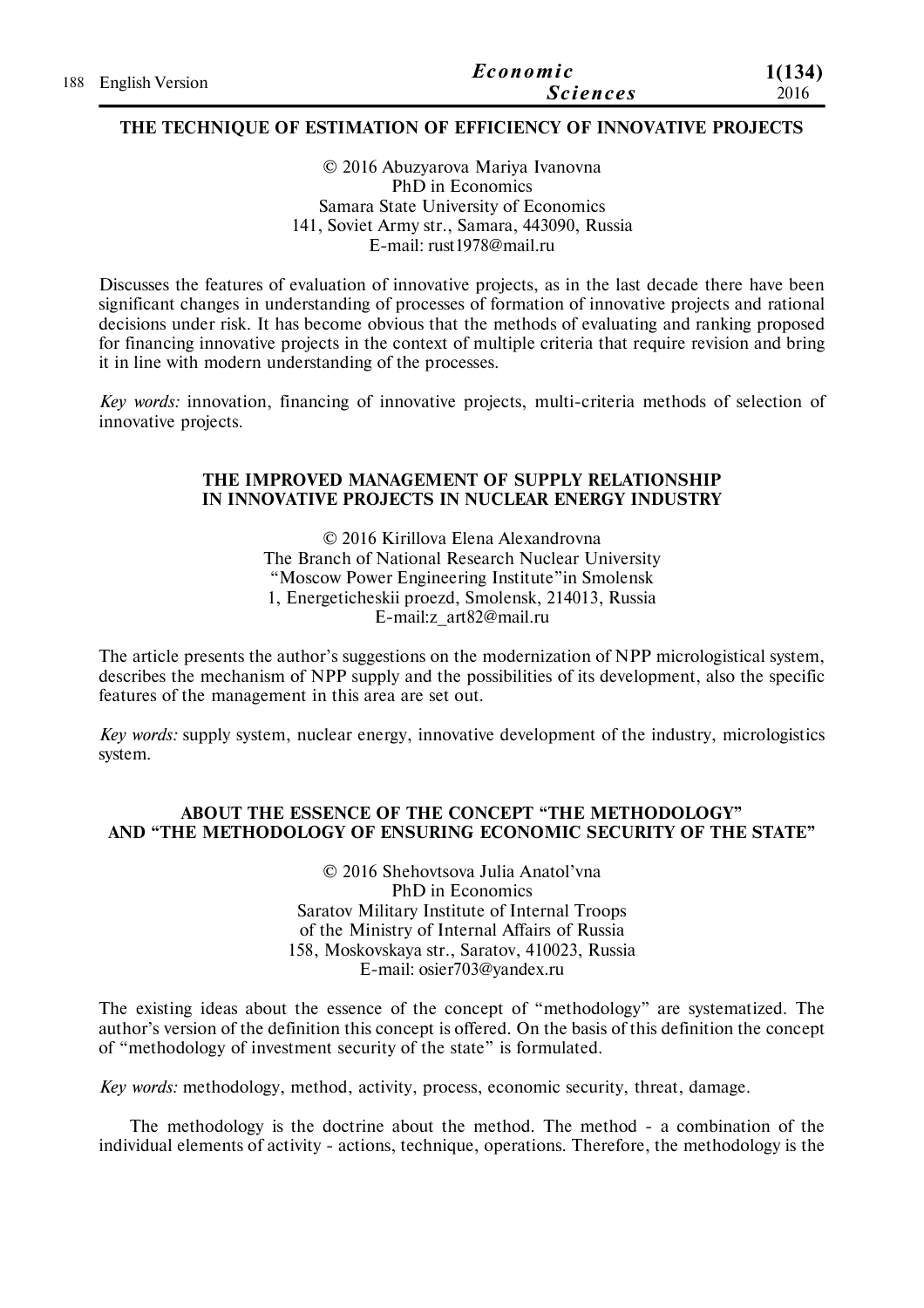| <b>English Version</b> | Economic        | 1(134)<br>189 |
|------------------------|-----------------|---------------|
|                        | <i>Sciences</i> | 2016          |

doctrine about the actions, technique and operations activities. One should distinguish between general and special methodology. General methodology - is the doctrine about the actions, technique and operations of any activity. Special methodology - is the doctrine about the actions, technique and operations of a particular activity. Consider special methodology on the example of activities on ensuring economic security. Actions, technique and operations, which the methodology of ensuring economic security explores, are determined by other elements of this activity - its aim, result, subject, object and means. With this in mind the definition of the methodology of ensuring economic security can be formulated as follows. The methodology of ensuring economic security is a doctrine about the actions, technique and operations of activity, which performed by state administrative bodies, which directed on the sources of threats to economic security of the state, which seeks to counteract these threats, which is carried out using such tools as taxes, duties, subsidies, subsidies, government spending, etc.

#### **References**

1. Bol'shoy tolkovyy slovar' russkogo yazyka [Great Explanatory Dictionary of Russian language] / Comp. and Ch. Ed. S. Kuznetsov. Petersburg, 2000.

2. *Kagan M.* Chelovecheskaya deyatel'nost' (opyt sistemnogo analiza) [Human activities (experience of system analysis)]. Moscow, 1974.

3. *Kotarbinskiy T.* Traktat o khoroshey rabote [Treatise on the Good Work]. Moscow, 1975.

4. *Mises L. von* Human Action: A Treatise on Economics. Chelyabinsk, 2005.

5. Novaya filosofskaya entsiklopediya: v 4 tomakh. [New Encyclopedia of Philosophy: in 4 volumes]. Moscow, 2010.

6. Slovar' russkogo yazyka: v 4 tomakh [Dictionary of Russian language: in 4 volumes] / Ed. A. Evgenyeva. Moscow, 1986.

7. *Stepin V., Yelsukov A.* Metody nauchnogo poznaniya [The methods of scientific knowledge]. Minsk, 1974.

8. Tolkovyy slovar' russkogo yazyka [Explanatory Dictionary of Russian language] / Ed. D. Dmitriev. Moscow, 2003.

9. Filosofskiy slovar' [Philosophical Dictionary] / Ed. I. Frolov. Moscow, 2001.

10. Filosofskiy entsiklopedicheskiy slovar' [Philosophical Encyclopedic Dictionary] / Ch. Ed. L. Il'ichev [et al.]. Moscow, 1983.

11. Filosofskaya entsiklopediya: v 5 tomakh [Encyclopedia of Philosophy: in 5 volumes] / Ch. Ed. F. Konstantinov. Moscow, 1964.

## **OPTIMIZATION POSSIBILITIES OF PRODUCTION STRUCTURE OF RUSSIAN FISH BRANCH**

© 2016 Jazev Grigory Valerievich PhD in Economics, Director of Economics and Business Institute Moscow State University of Technologies and Management named after K.G. Razumovsky (The First Cossack University) 73, Zemlyanov val str., Moscow, 109004, Russia E-mail: OET2004@yandex.ru

Russian fish branch is developing rapidly on par with main world exporters according to statistics, but its actual state is rather poor. It's mainly due to extensive way of development and lack of as as control. Author suggests the directions of relevant foreign experience adaptation for solving of these problems.

*Key words:* fish, agroindustrial complex, state support, infrastructure, export.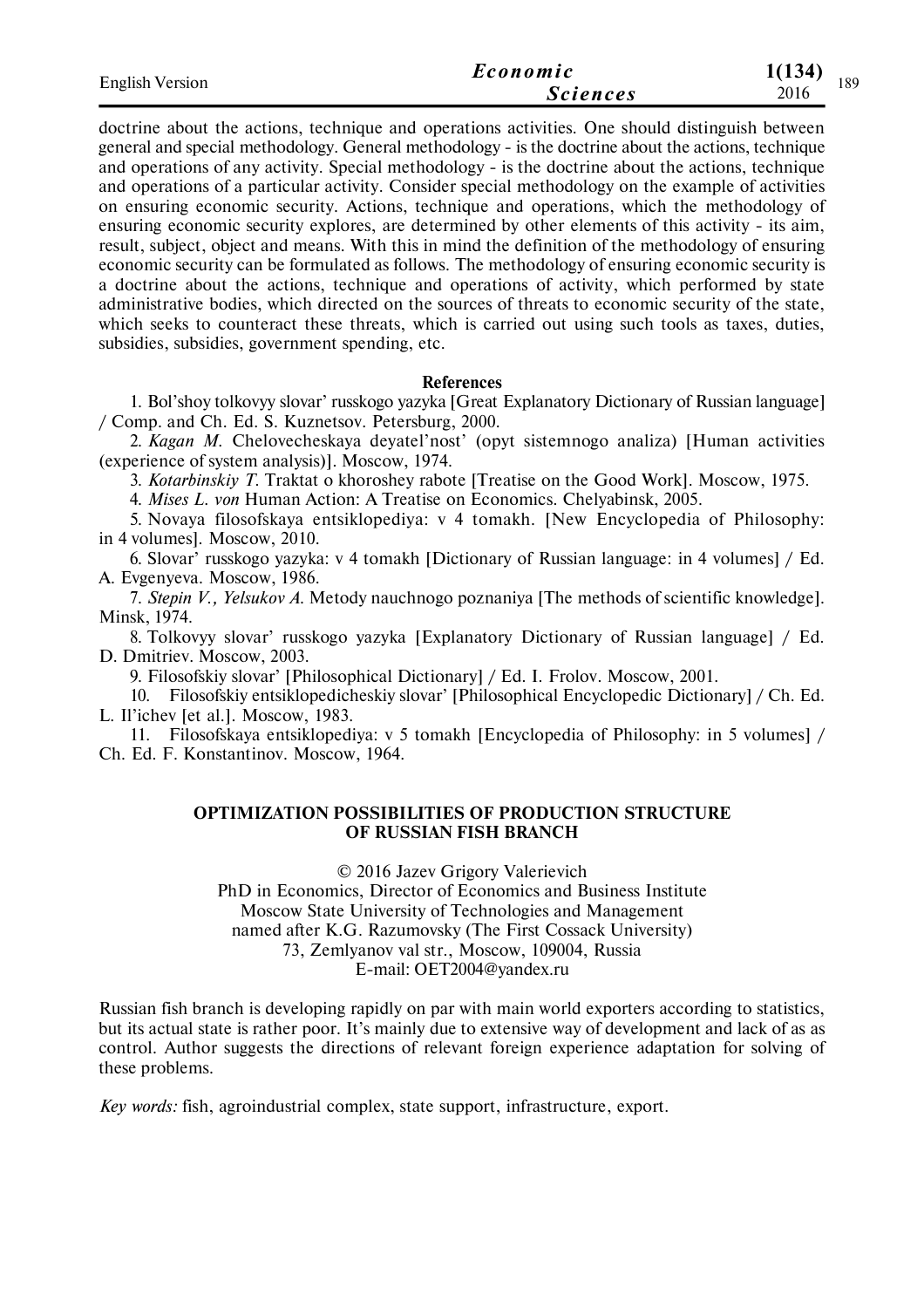| 190 English Version | Economic | 1(134)          |
|---------------------|----------|-----------------|
|                     |          | <i>Sciences</i> |

## **THE PECULIARITIES OF ASSESSING THE ECONOMIC FEASIBILITY OF CONCLUDING ENERGY CONTRACTS WITH RESERVING ESTABLISHMENTS OF THE BUDGETARY SPHERE**

© 2016 Temukuev Timur Borisovich PhD in Economics, Associate Professor Kabardino-Balkarian State Agrarian University named after V.M. Kokov 1v, Lenin Avenue, Nalchik, Kabardino-Balkar Republic, 360030, Russia Email: energoconsul@mail.ru

The author considers the prospects of energy service contracts in public institutions energy service companies in modern economic conditions, when there is a significant drop in oil prices, the change rate of the ruble and inflation remains significant for several years.

Key words: energy saving, energy efficiency, energy service-limited contract, energy service company.

## **ECONOMICS VALUE OF THE MEDICAL LABOR COST IN DETERMINING THE RATE FOR DIAGNOSIS-RELATED GROUPS OF DISEASES**

© 2016 Chililov Abdula Magomedovich Research assistant at the Orthopedics and Arthrology Department Institute of Surgery named after A.V. Vishnevsky 27, Bolshaya Serpukhovskaya str., Moscow, 117997, Russia E-mail: chililov@mail.ru

Under conditions of existing funding gap in health service, it becomes a key factor to increase medical labor productivity of medical personal directly involving in the 7, 500 nomenclature of medical services as well as administrative and support staff of the medical organizations. Extensive use of diagnosis-related group in practice of payment for medical services under Russian compulsory health insurance system allow not only to keep the same line of the cost in different medical organizations, but also objectively evaluate expenses related with medical doctors practices and nursing staff. This article discusses new methodological approaches and practical solutions in the area of work measurement applicable to diagnosis-related groups.

*Key words:* payment for medical services, the complexity and labor intensity of medical services, working time fund, global labor input, diagnosis-related groups.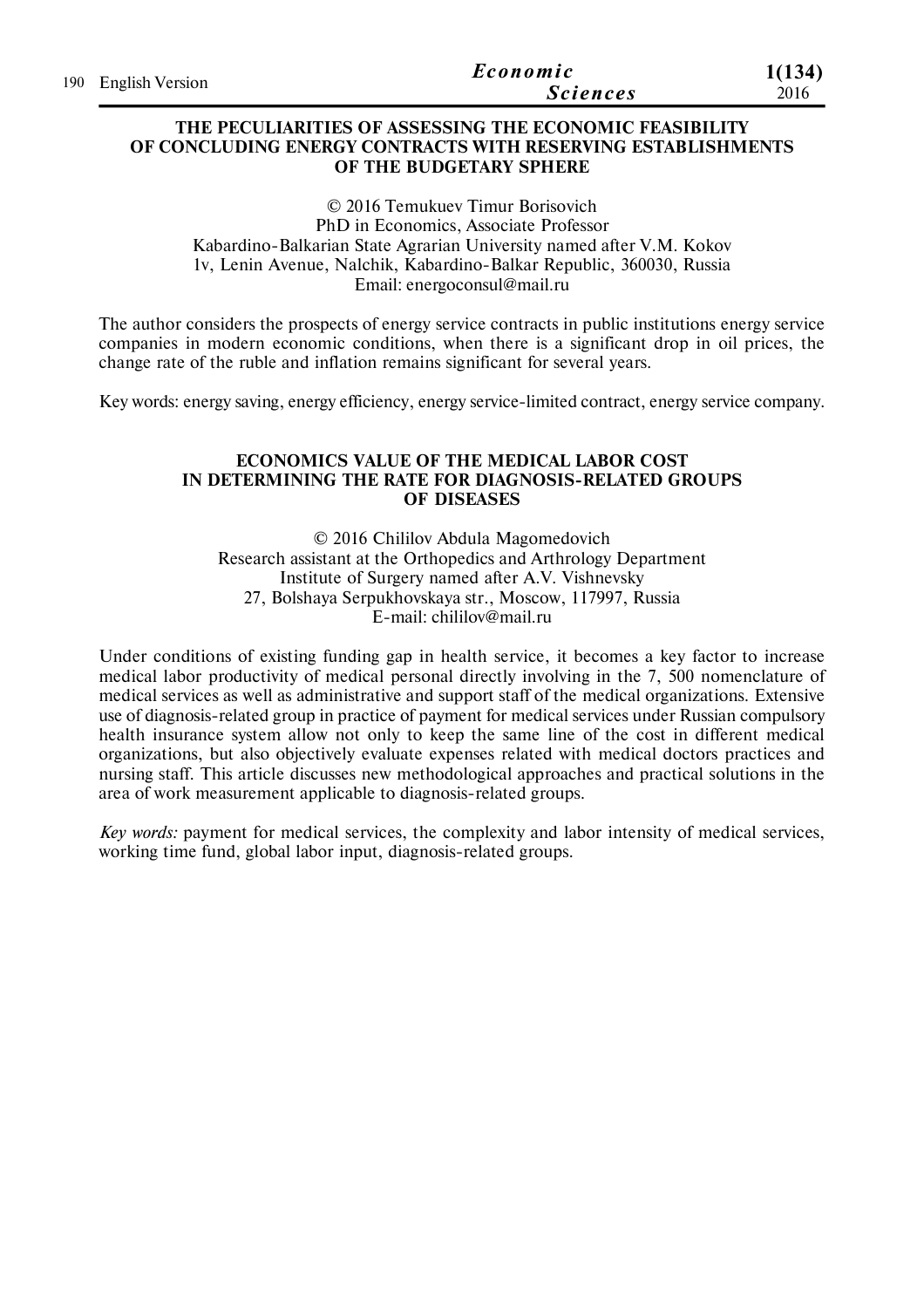| <b>English Version</b> | Economic        | 1(134)<br>101 |
|------------------------|-----------------|---------------|
|                        | <b>Sciences</b> | 2016          |

## **FINANCE, MONEY CIRCULATION AND CREDIT**

## **EURASIAN INTEGRATION: STAGES OF FORMATION AND PROSPECTS OF DEVELOPMENT**

© 2016 Kievich Alexander Vladimirovich Doctor of Economics, Professor of the Department of Finance © 2016 Korol Ol'ga Vasilievna Polessky State University 23, Dnepropetrovskoi flotillii str., Pinsk, Brest region, 225710, Republic of Belarus Е-mail: a.v.kievich@yandex.ru, ov\_korol@mail.ru

The article deals with the stages of integration of Eurasian countries and prospects for further cooperation between the countries within the Eurasian Economic Union.

*Key words:* economic integration, Eurasian Economic Union.

### **FINANCIAL PROBLEMS OF THE INVESTMENT PROCESS IN RUSSIA: REGIONAL ASPECT**

© 2016 Savenkova Elena Vasilievna Doctor of Economics, Acting Professor the Department of Finance and Credit Peoples' Friendship University of Russia 6, Miklucko-Maklaya str., Moscow, 117198, Russia E-mail: OET2004@yandex.ru

The key problem facing to the Russian economy for today is connected with overcoming of consequences of a world economic crisis and an exit on a trajectory of steady economic development is. The regional aspect of this problem is exclusively important, as the considerable differentiation of levels of economic development of subjects of the Russian Federation creates additional risks of realization of anti-recessionary investment programs. Thereupon in article conceptual and methodical approaches to formation of the mechanism of management by risks of loss of budgetary funds are developed at financing of regional innovative projects.

*Key words:* investment process, efficiency of the investment project, financial problems, investment climate, budget financing.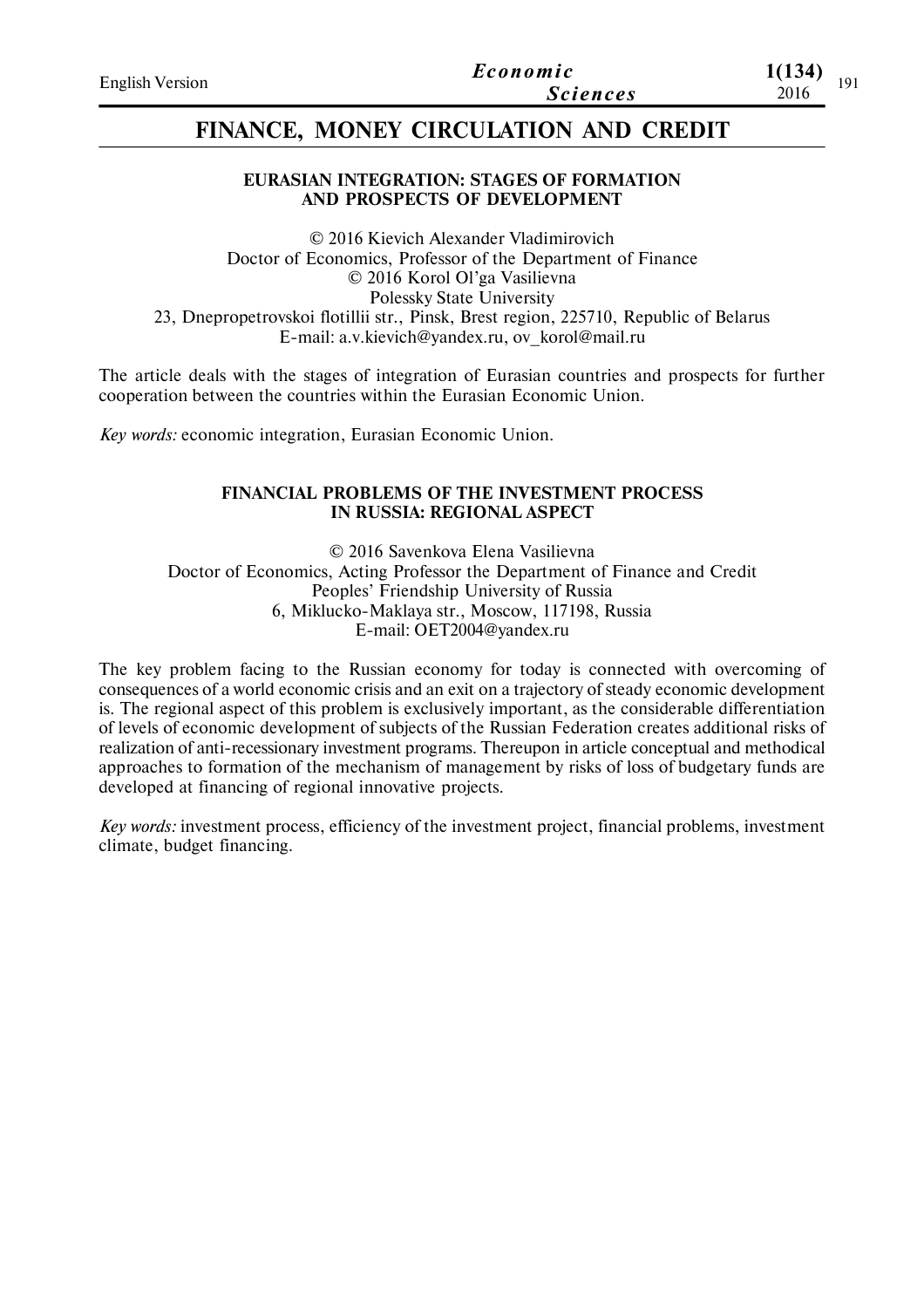# **BOOK KEEPING, STATISTICS**

## **PLANNING FOR THE INTERNAL AUDIT OF THE ORGANIZATION BASED ON INTERNAL STANDARD**

© 2016 Ivanov Oleg Borisovich Doctor of Economics, Professor OJSC "Russian Railways" 2, Novaya Basmannaya str., Moscow, 107174, Russia Moscow State University of Railway Engineering (MIIT) 9, building 9, Obraztsova str., Moscow, 127994, Russia E-mail: Oleg.B.Ivanov@yandex.ru

Examines the principles and methodology of planning of activity of internal audit Department of a large company on the basis of the appropriate internal standard, the requirements of regulators and best practice in this field. Examines the experience of JSC "Russian Railways".

*Key words:* internal audit, internal standard, planning, internal audit, risk, risk-based planning.

## **STUDY OF THE PROBLEMS AND PROSPECTS OF DEVELOPMENT OF ACCOUNTING AND ANALYTICAL SYSTEMS IN THE CONDITIONS OF ADAPTATION TO IFRS**

© 2016 Duvanskaya Nina Andreevna Institute of Entrepreneurship and Service sector (branch) of the Don State Technical University in Shakhty 147, Shevchenko str., Shahty, Rostovskaja region, 346500, Russia E-mail: delvik2004@list.ru

The article identified and grouped the main elements of accounting and analytical systems as well as a review of their content and principles. It analyzes the main problems of accounting and analytical Russian commercial organizations of the system during the period of transition to IFRS and the proposed structure of modern accounting and analytical systems of the commercial organization.

*Key words:* accounting and analytical system, accounting, analysis, control, international financial reporting standards.

To put an effective accounting and analytical systems (AAS) or optimization of a commercial organization, there is no universal algorithm. This problem becomes particularly acute in the period of transition to IFRS. In each of the economic entity formed by individual AAS, providing internal and external data users, which in the conditions of risk and uncertainty of the competitive environment contribute to make effective management decisions. Managerial decision-making is only possible on the basis of high-quality, reliable, timely information, which is registrationanalytical system supplier.

AAS, which is the basis financial statements, in the Russian Federation greatly transformed over the past decade. A huge influence on the formation of modern accounting in the Russian Federation has been successfully carried out reforms and is already developed and approved requirements for the number of commercial organizations on drawing up financial statements in accordance with IFRS.

The main difference between accounting and analytical systems of Russian commercial organizations from the accounting system, based on the use of IFRS is that the main function of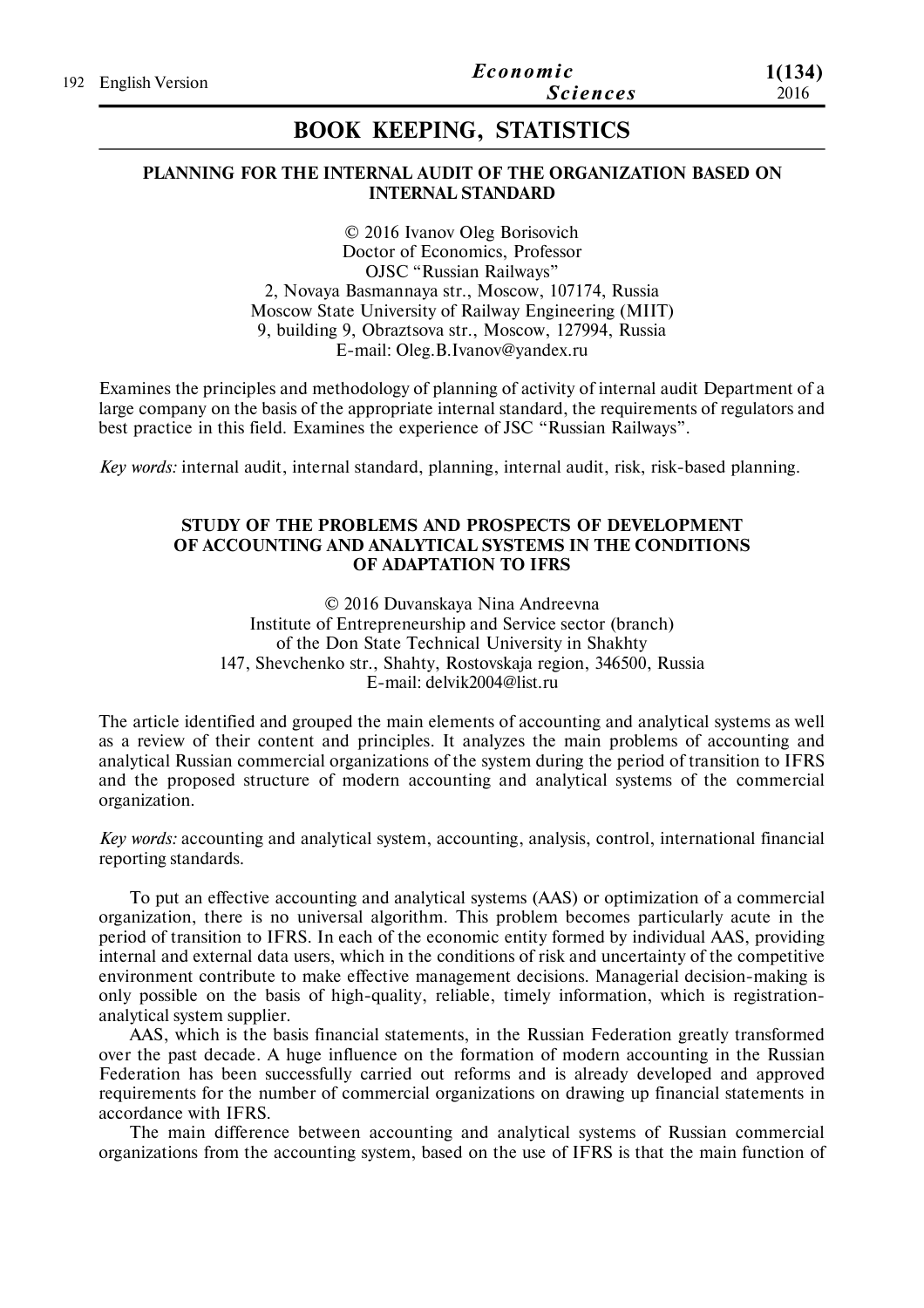| <b>English Version</b> | Economic        | 1(134)<br>193 |
|------------------------|-----------------|---------------|
|                        | <b>Sciences</b> | 2016          |

the Russian - calculation of the taxable base (property, income). The use of the IFRS is focused on providing all interested users useful, reliable, transparent information to make sound economic decisions that contribute to the long-term, effective existence of a commercial organization.

Construction of the integrated AAS with IFRS provides fully effective control of a commercial organization, create a single information system that provides management decision-making process. Accordingly, for the formation of AAS must be developed mechanism for collecting, organizing, summarizing information and provide it to all interested users. Combining information streams operational, statistical, financial, tax, administrative, accounting and strategic accounting under IFRS accounting and analytical system is transformed into an integrated information algorithm.

The main problems of Russian AAS commercial organizations during the period of transition to IFRS are:

the problem of terminology (interpretation of the AAS and its principles, methods, components);

the absence of comprehensive industry standard legal regulatory accounting and reporting under IFRS;

the absence of a single standard fastening methods of preparation of IFRS financial statements.

#### *References*

1. *Bajanova O.V.* Formirovanie uchetno-analiticheskoj sistemy upravlenija zatratami na oplatu truda: monografija ; M-vo s.-h. RF, federal'noe gos. bjudzhetnoe obrazov. uchrezhdenie vyssh. prof. obrazov. "Permskaja gos. s.-h. akad. im. akad. D.N. Prja-nishnikova". Perm', 2014.

2. *Duvanskaja N.A., Karashhenko V.V.* Problemy transformacii buhgalterskoj otchetnosti iz RSBU v MSFO / Fundamental'nye i prikladnye nauki segodnja : materialy V mezhdunarodnoj nauchno-prakticheskoj konferencii, 30-31 marta 2015 g. North Charleston, USA, 2015. S. 176-179.

3. *Ivanov E.A.* Sushhnostnye harakteristiki i konceptual'naja model' uchetno-analiticheskoj sistemy // Biznes. Obrazovanie. Pravo. Vestnik Volgogradskogo instituta biznesa. 2014.  $\Box$  1. S. 162-166.

4. *Ozeran V.A., Bojchuk T.N.* Model' uchetno-analiticheskogo obespechenija sistemy upravlenija rashodami perioda // Mezhdunarodnyj buhgalterskij uchet. 2014.  $\Box$  15. S. 54-61.

5. *Usatova L.V.* Formirovanie uchetno-analiticheskoj sistemy na predprijatii // Upravlencheskij uchet. 2008. □ 9. S. 17-25.

## **FUNDS TRANSFER PRICING AND MOTIVATION IN THE MANAGEMENT OF THE HOLDING**

© 2016 Nazarova Valentina Alexandrovna Petersburg State Transport University of Imperator Alexander I 9, Moskovsky prospect, St. Petersburg, 190031, Russia E-mail: ecsn@sciex.ru

The article considers funds transfer pricing methods used for taxation. Attention is given to segment managers role, when establishing transfer prices for holding intersegment settlements. Identified the importance of the psychological factor in the accounting economic information analysis including intraholding prices. Examples of funds transfer pricing.

*Key words:* funds transfer pricing, market pricing, strategic decision, holding, interrelated persons, the controlled transaction, cost management.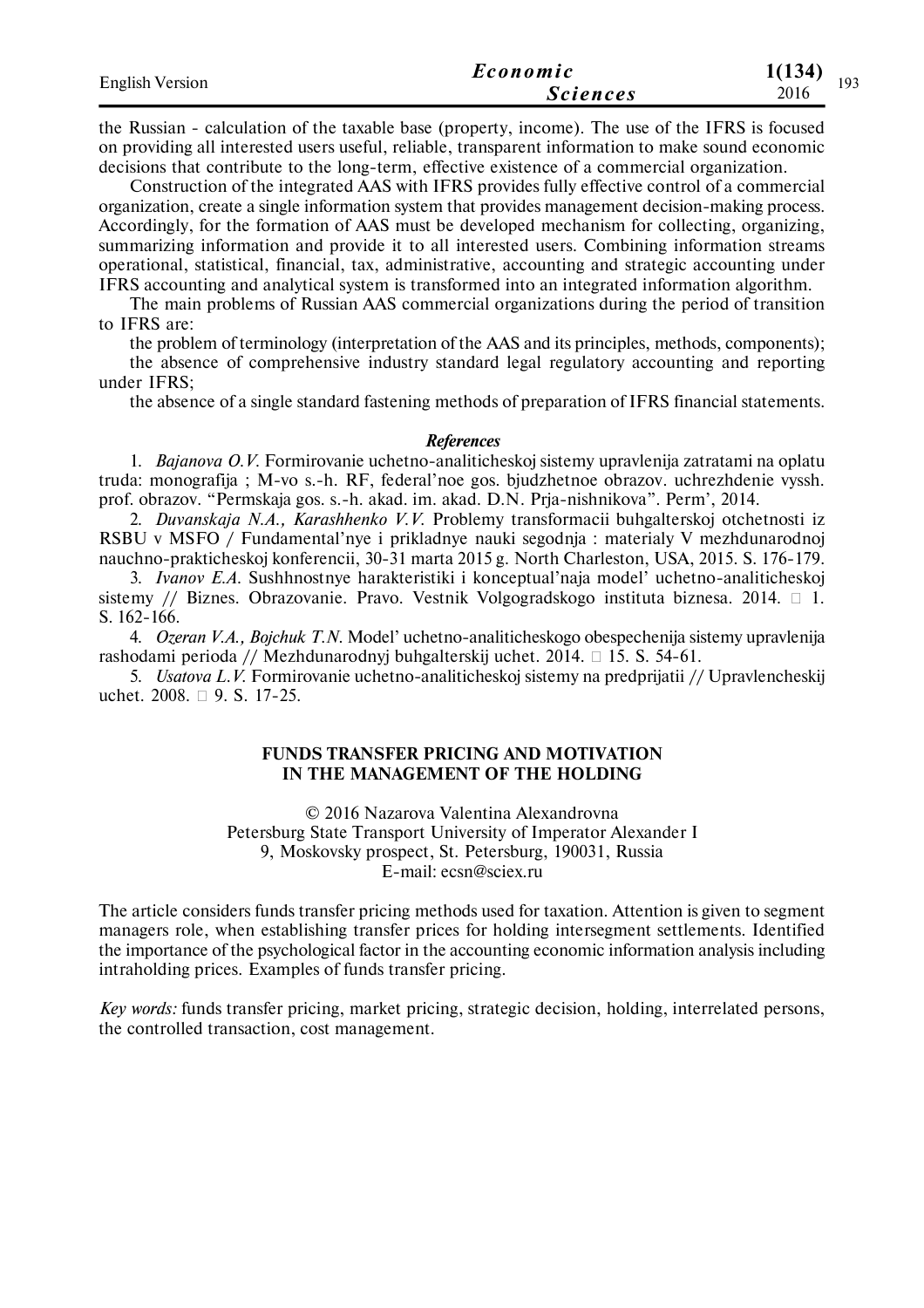# **WORLD ECONOMY**

## **PROBLEMS AND LIMITATIONS OF INTERNATIONAL FINANCIAL AND ECONOMIC COORDINATION**

© 2016 Kadochnikov Denis Valentinovich PhD in Economics, Associate Professor of the Department of Interdisciplinary Synthesis of Social Sciences and Humanities St. Petersburg State University 7-9, Universitetskaya str., St. Petersburg, 199034, Russia Senior Research Fellow International Centre for Social and Economic Research "Leontief Centre" 25А, 7 Krasnoarmeyskaya str., St. Petersburg, 190005, Russia E-mail: dkadochnikov@yahoo.com

The paper summarizes factors, limiting the potential of international financial and economic policy coordination. They include the problem of uncertainty; the asymmetrical interdependence of countries on each other and their mutual rivalry; the problem of institutional format choice; the problem of the multitude of coordinating parties.

*Key words:* international coordination of financial and economic policy, international organizations, uncertainty, neorealism, neoliberlism.

## **INNOVATIVE MODEL OF THE TOURISM ON-LINE COMMUNITY EFFECTIVE DEVELOPMENT BASED ON MARKETING INSTRUMENTS' UTILIZATION**

© 2016 Kostin Constantin Borisovitch PhD of Technical Sciences, Associate Professor Associate Professor Department of World Economics and International Economic Relations St. Petersburg State University of Economics 21, Sadovaya str., St. Petersburg, 191023, Russia E-mail: kost\_kos@mail.ru

The main management techniques as well as stages of tourism on-line community development are determined and researched. Based on the conducted research the model for effective tourism on-line community development is proposed. The recommendations for tourism on-line communities' creation and operation are formulated. The viability of the model is tested via the operations' analysis of the most effective tourism internet services rated by Forbes such as TripAdvisor and others.

*Key words:* on-line communities, e-marketing, digital marketing instruments, stages of development, innovations, internet services, internet business.

In today's business world most of the consumers of the tourism industry have transitioned into the internet environment when searching for travel destinations, booking lodging options, paying for travel services and many more. Therefore utilization of the on-line communities becomes a necessity for successful development, promotion, competitiveness enhancement and costs' optimization for the tourism industry enterprises. In order to create a model for effective on-line community development for the tourism industry the main management techniques and main stages of development were determined. The results of the findings are presented in Fig. 1.

Management of the tourism on-line community requires the formation of the main strategy for operation; determination of the marketing goals and selection of the marketing instruments. The stages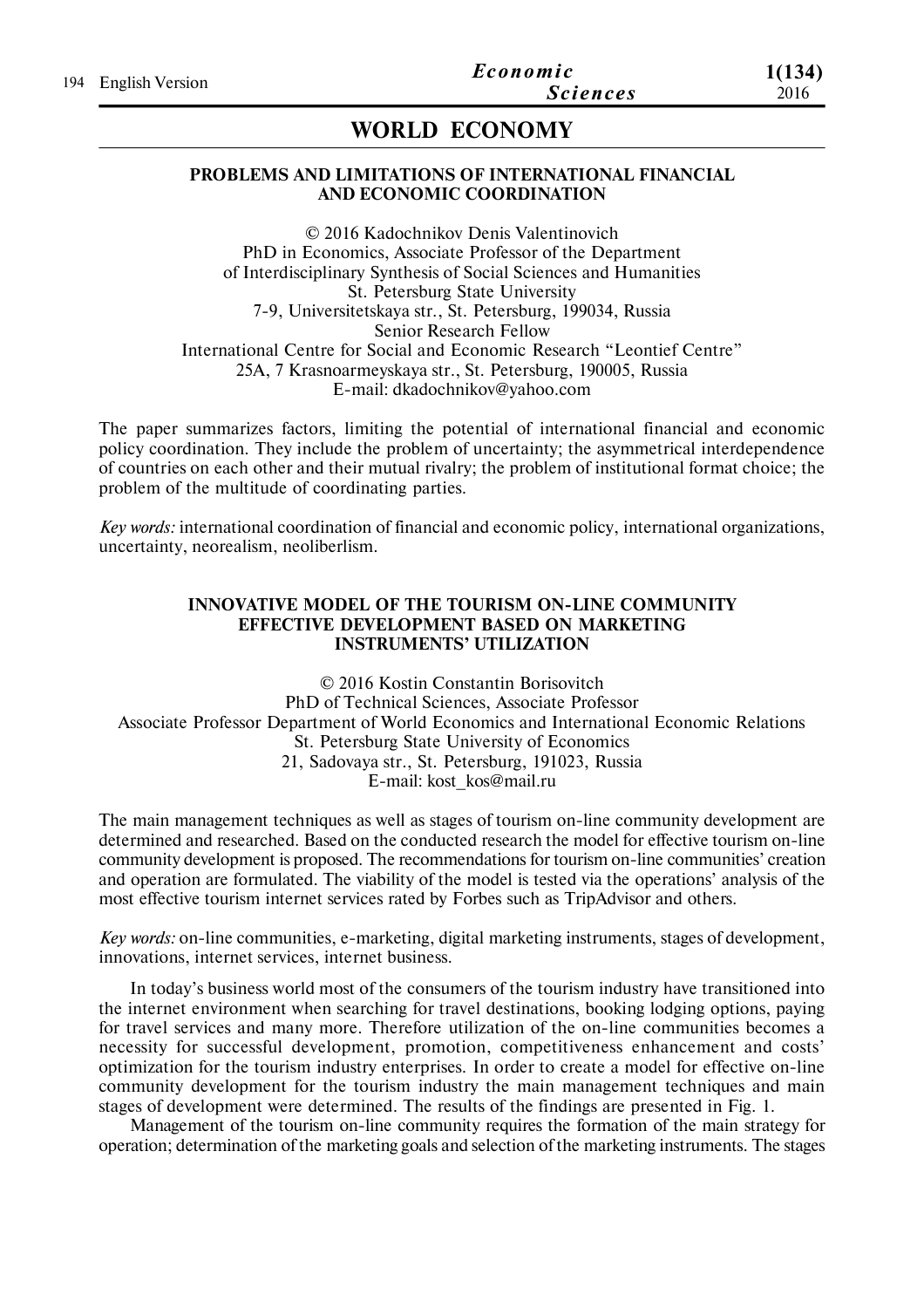

*Fig. 1.* **Stages of the effective on-line community development**

of developing an effective tourist on-line community are determined: the formation stage, the growth stage and maturity stage. The main goals for successful transition from the formation stage to the maturity stage were determined. The main goal at the formation stage is to increase the number of community participants. The growth stage requires effective implementation of the changes determined by the shifts in the needs of the customers. It is critical to consider the fact that the concept of product for the tourism industry is different from other industries as it is inseparable from the source, has variable quality and cannot be stored. The flight tickets or hotel rooms from yesterday cannot be sold tomorrow as milk at the grocery store. The specifics of the industry was taken into account when the research and analysis for community development was performed. The priorities at the maturity stage are to provide stability and brand recognition. Based on comprehensive analysis the model for effective development of the tourism on-line community was developed and is presented in Fig. 2.



*Fig. 2.* **The model for effective tourism on-line community development**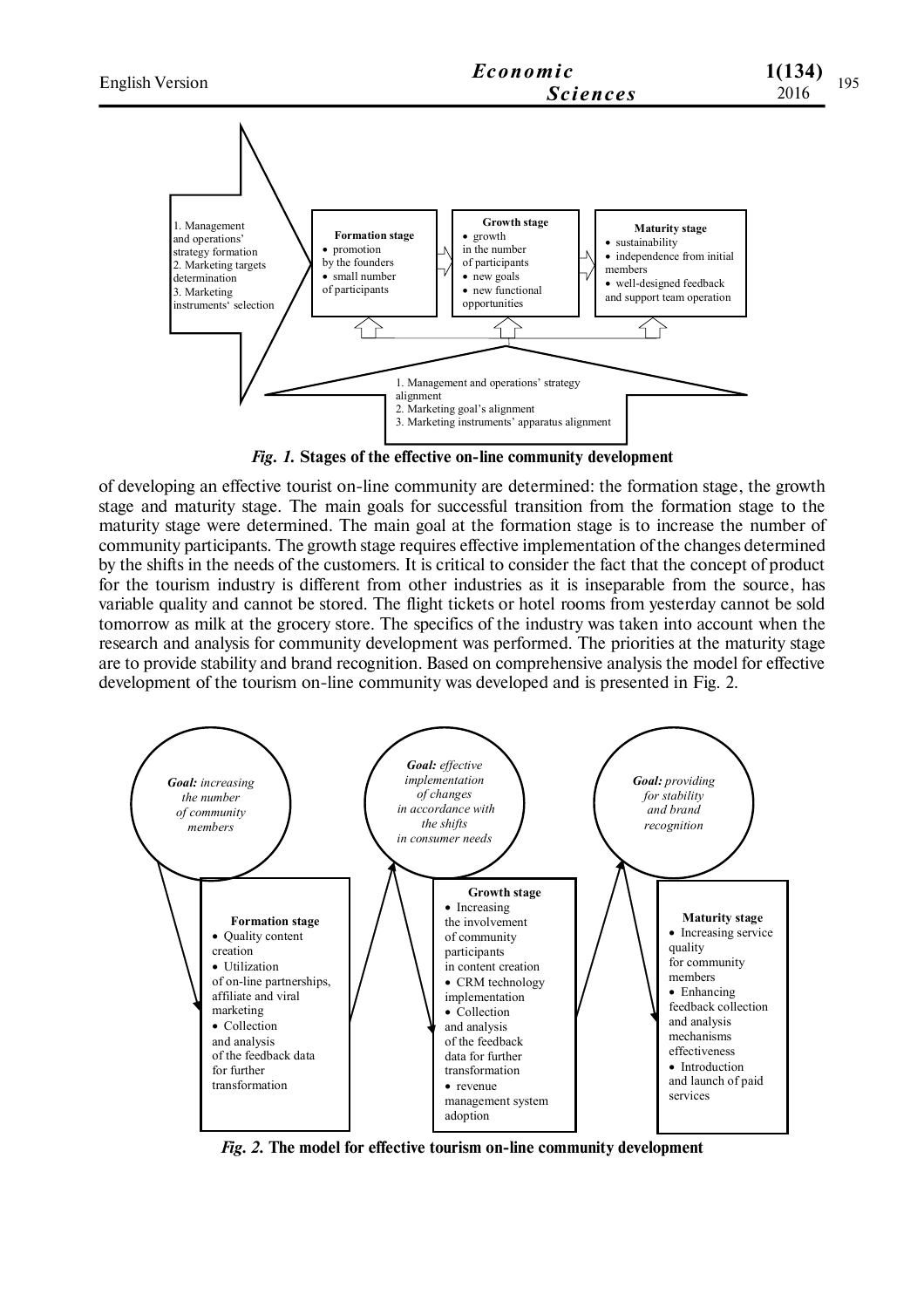| 196 English Version | Economic | 1(134)          |      |
|---------------------|----------|-----------------|------|
|                     |          | <b>Sciences</b> | 2016 |

As it could be seen from Fig.2, in order to reach the goals mapped for each stage of community development certain steps have to be taken. At the formation stage for the community administrators it is vital to provide high quality content. The most effective e-marketing instruments are on-line partnerships, affiliate and viral marketing. Careful collection and analysis of the feedback data with relevant enhancements is critical for transitioning into the growth stage. At the growth stage it is expedient to more actively involve the existing community members into the content creation. It is necessary to adopt Customer Relationship Management (CRM) technology in order to reach the goal of increasing the service quality at the maturity stage via personalizing and enhancing the community members' experiences. As before, the collection and analysis of the feedback data for further transformation would be necessary. Ideal would be to adopt a comprehensive revenue management system in order to enhance data collection and analysis as well as increase the service quality for the community members at the maturity stage even more. Finally, at the maturity stage, with the help of revenue management system and CRM technology adoption the service quality for the community members would be significantly enhanced, the feedback collection and analysis systems would operate at their peak efficiency and it would be expedient to introduce and launch paid services options, but only for certain member categories. For example, for those companies interested in listing the information and hence promote their lodging options it would be expedient to introduce payment mechanisms, whereas other members interested in viewing and commenting on those options would be able to do so free of charge.

The viability of the model was tested via the analysis of evolution, development and operation of the most effective internet services rated by Forbes such as TripAdvisor, ApartmentsApart, TripIt, HomeExchange, Kayak, TravelMenu as well as TravelData, LonelyPlanet, RailEurope, HolidayPad, and DontForgetYourToothBrush. The application of the model to the top tourism internet services proved its viability.

The author believes that tourism enterprises, open to innovative strategies and technologies for business development like on-line communities, adopted in accordance with the development model presented in this paper would prove to be more competitive and successful than their rivals who fail to do so.

#### *References*

1. *Zahai R.* Internet Marketing. Integrating online and offline strategies. 3-d Ed. South-Western, Cengage Learning, 2013.

2. *Ryan D., Jones K.* Understanding Digital Marketing. Strategies for Engaging the Digital Generation. 3rd Ed. 2014.

3. *Koh J., Kim Y.G.* Knowledge sharing in virtual communities: an e-business perspective // Expert Systems with Applications. 2004.  $\Box$  26 (2).

4. *Wang Y.C.*, *Fesenmaier D.R.* Modeling participation in on-online travel community // Journal of Travel Research. 2004. □ 42 (3). P. 261-270.

5. О TripAdvisor. Интернет-ресурс TripAdvisor, 2016. URL: https://www.tripadvisor.ru/pages/ about\_us.html.

## **FUNDING AND EFFICIENCY OF RESEARCH AND DEVELOPMENT ACTIVITY IN THE EUROPEAN UNION**

© 2016 Belousova Helen Alexandrovna Financial University under the Government of Russian Federation 49, Leningradsky avenue, Moscow, 125993, Russia E-mail: Belousova.elle@gmail.com

On the basis of indicators of finance and efficiency of research and development, designed by OECD, the author makes comparative analysis of science and technology potential of EU members, highlights the leaders of innovative development and defines the main partners in patent cooperation